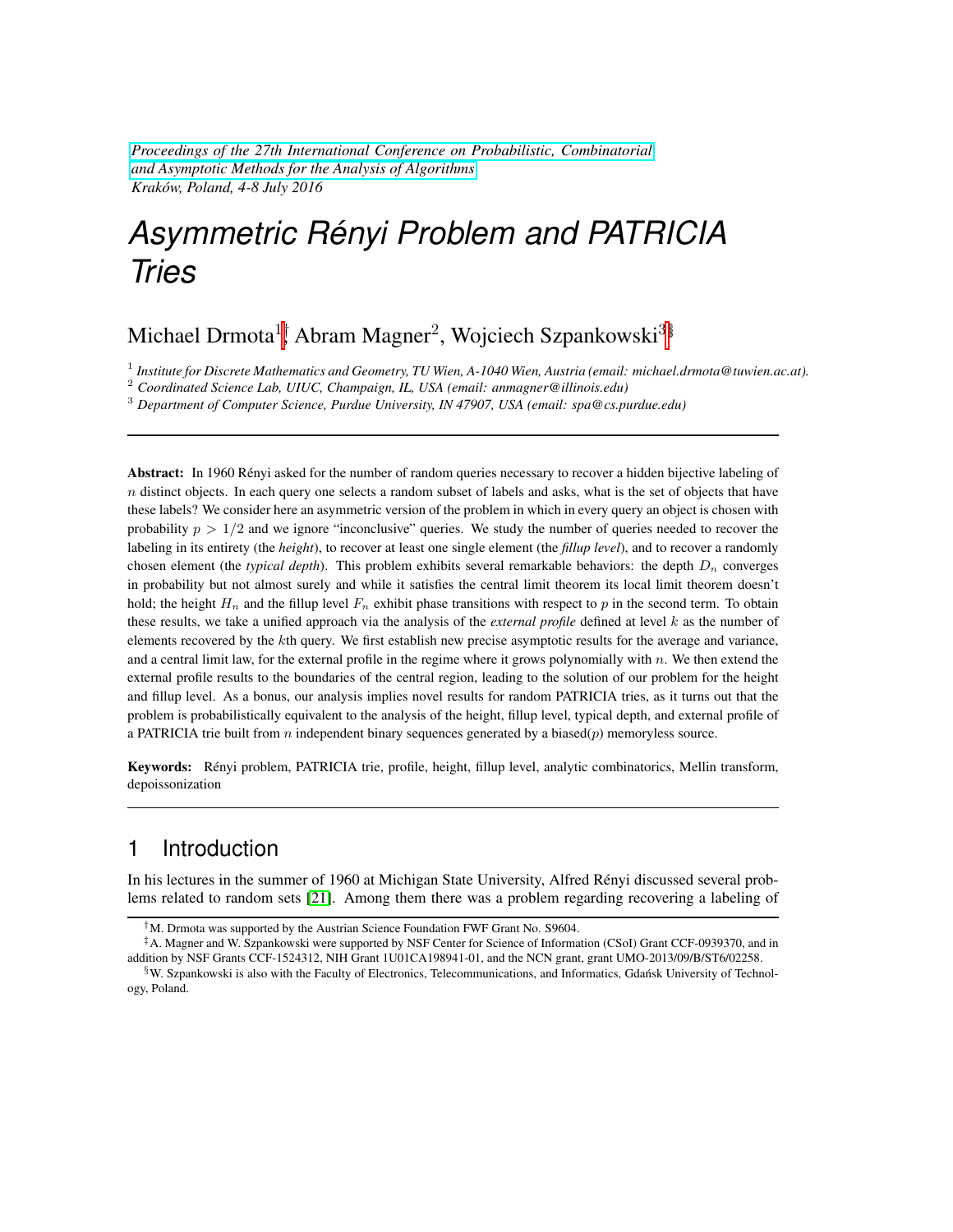a set X of n distinct objects by asking random subset questions of the form "which objects correspond to the labels in the (random) set  $B$ ?" For a given method of randomly selecting queries, Rényi's original problem asks for the typical behavior of the number of queries necessary to recover the hidden labeling.

Formally, the unknown labeling of the set X is a bijection  $\phi$  from X to a set A of labels (necessarily with equal cardinality n), and a query takes the form of a subset  $B \subseteq A$ . The response to a query B is  $\phi^{-1}(B) \subseteq X$ .

Our contribution in this paper is a precise analysis of several parameters of Renyi's problem for a ´ particular natural probabilistic model on the query sequence. In order to formulate this model precisely, it is convenient to first state a view of the process that elucidates its tree-like structure. In particular, a sequence of queries corresponds to a refinement of partitions of the set of objects, where two objects are in different partition elements if they have been distinguished by some sequence of queries. More precisely, the refinement works as follows: before any questions are asked, we have a trivial partition  $\mathfrak{P}_0 = X$ consisting of a single class (all objects). Inductively, if  $\mathfrak{P}_{i-1}$  corresponds to the partition induced by the first j − 1 queries, then  $\mathfrak{P}_j$  is constructed from  $\mathfrak{P}_{j-1}$  by splitting each element of  $\mathfrak{P}_{j-1}$  into at most two disjoint subsets: those objects that are contained in the preimage of the jth query set  $B_i$  and those that are not. The hidden labeling is recovered precisely when the partition of  $X$  consists only of singleton elements. An instance of this process may be viewed as a rooted binary tree (which we call the *partition refinement tree*) in which the jth level, for  $j \geq 0$ , corresponds to the partition resulting from j queries; a node in a level corresponds to an element of that partition. A right child corresponds to a subset of a parent partition element that is included in the subsequent query, and a left child corresponds to a subset that is not included. See Example [1](#page-1-0) for an illustration.

<span id="page-1-0"></span>**Example 1** (Demonstration of partition refinement). *Consider an instance of the problem where*  $X =$  $[5] = \{1, ..., 5\}$ *, with labels*  $(d, e, a, c, b)$  *respectively (so A = {a, b, c, d, e}*)*. Consider the following sequence of queries:*

*1.*  $B_1 = \{b, d\} \mapsto \{1, 5\}$ 2.  $B_2 = \{a, b, d\} \mapsto \{1, 3, 5\}$ 3.  $B_3 = \{a, c, d\} \mapsto \{1, 3, 4\}$ 



*Each level*  $j \geq 0$  *of the tree depicts the partition*  $\mathfrak{P}_j$ *, where a right child node corresponds to the subset of objects in the parent set which are contained in the response to the* j*th query. Singletons are only explicitly depicted in the first level in which they appear.*  $\Box$ 

<span id="page-1-1"></span>In this work we consider a version of the problem in which, in every query, each label is included independently with probability p > 1/2 (the *asymmetric case*) and we *ignore inconclusive queries*. In particular, if a candidate query fails to nontrivially split some element of the previous partition, we modify the query by deciding again independently whether or not to include each label of that partition element with probability  $p$ . We perform this modification until the resulting query splits every element of the previous partition nontrivially. See Example [2.](#page-1-1)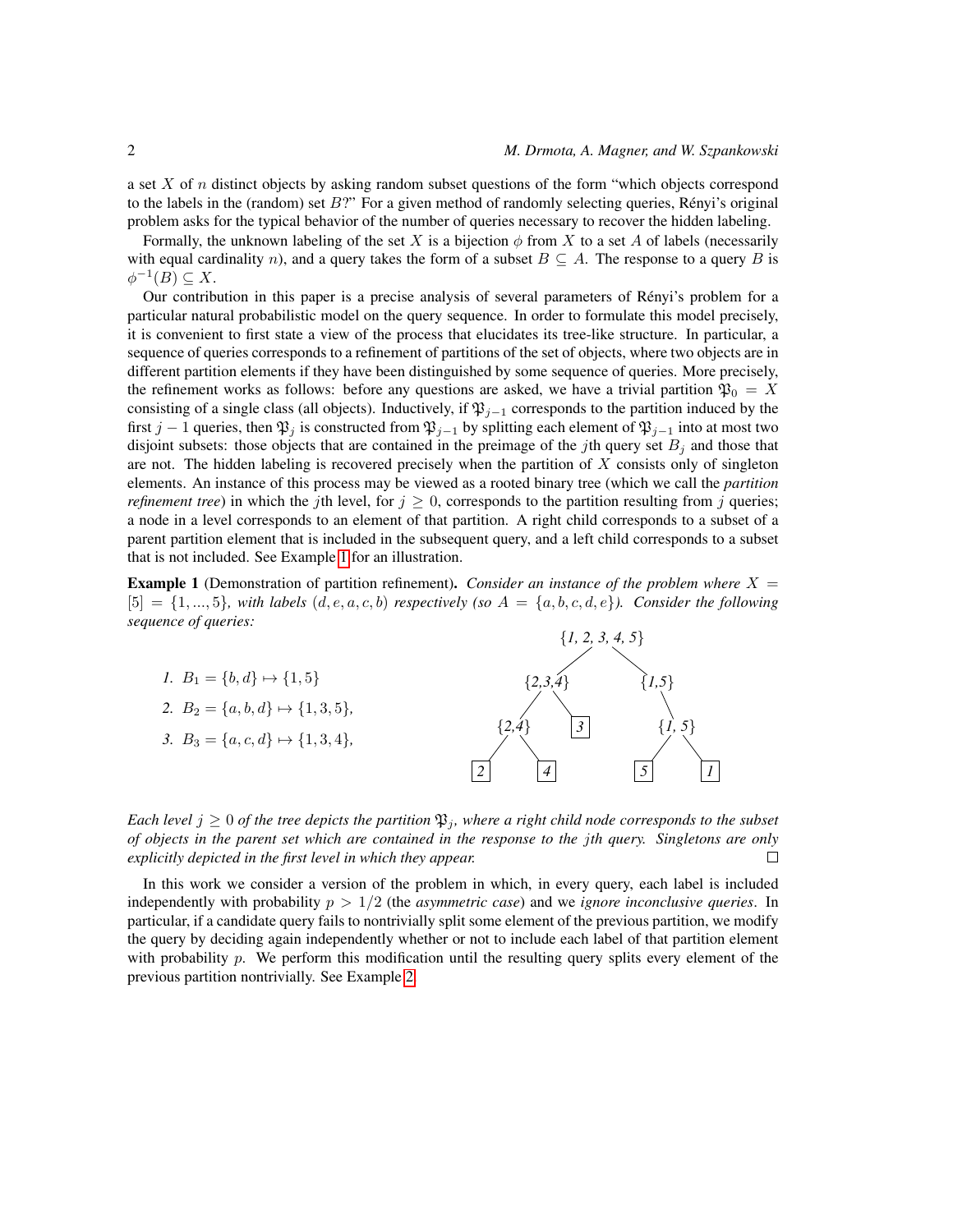**Example 2** (Ignoring inconclusive queries). *Continuing Example [1,](#page-1-0) the query*  $B_2$  *fails to split the partition element* {1, 5}*, so it is an example of an inconclusive query and would be modified in our model* to, say,  $B'_2 = \phi({1,3})$ . The resulting refinement of partitions is depicted as a tree here. Note that *the tree now does not contain non-branching paths and that*  $B_2$  *is ignored in the final query sequence.* 



We study three parameters of this random process:  $H_n$ , the number of such queries needed to recover the entire labeling;  $F_n$ , the number needed before at least one element is recovered; and  $D_n$ , the number needed to recover an element selected uniformly at random. Our objective is to present precise probabilistic estimates of these parameters and to study the distributional behavior of  $D_n$ .

The symmetric version (i.e.,  $p = 1/2$ ) of the problem (with a variation) was discussed by Pittel and Rubin in [\[19\]](#page-16-0), where they analyzed the typical value of  $H_n$ . In their model, a query is constructed by deciding whether or not to include each label from A independently with probability  $p = 1/2$ . To make the problem interesting, they added a constraint similar to ours: namely, a query is, as in our model, admissible if and only if it splits every nontrivial element of the current partition. In contrast with our model, however, Pittel and Rubin completely discard inconclusive queries (rather than modifying their inconclusive subsets as we do). Despite this difference, the model considered in [\[19\]](#page-16-0) is probabilistically equivalent to ours for the symmetric case. Our primary contribution is the analysis of the problem in the asymmetric case  $(p > 1/2)$ , but our methods of proof allow us to recover the results of Pittel and Rubin.

The question asked by Rényi brings some surprises. For the symmetric model ( $p = 1/2$ ) Pittel and Rubin [\[19\]](#page-16-0) were able to prove that the number of necessary queries is with high probability (whp) (see Theorem [1\)](#page-6-0)

<span id="page-2-0"></span>
$$
H_n = \log_2 n + \sqrt{2\log_2 n} + o(\sqrt{\log n}).
$$
 (1)

In this paper, we re-establish this result using a different approach *and* prove that for  $p > 1/2$  the number of queries grows whp as

<span id="page-2-1"></span>
$$
H_n = \log_{1/p} n + \frac{1}{2} \log_{p/q} \log n + o(\log \log n),\tag{2}
$$

where  $q := 1 - p$ . Note a phase transition in the second term. We show that a similar phase transition occurs in the asymptotics for  $F_n$  (see Theorem [1\)](#page-6-0):

$$
F_n = \begin{cases} \log_{1/q} n - \log_{1/q} \log \log n + o(\log \log \log n) & p > q \\ \log_2 n - \log_2 \log n + o(\log \log n) & p = q = 1/2. \end{cases}
$$
(3)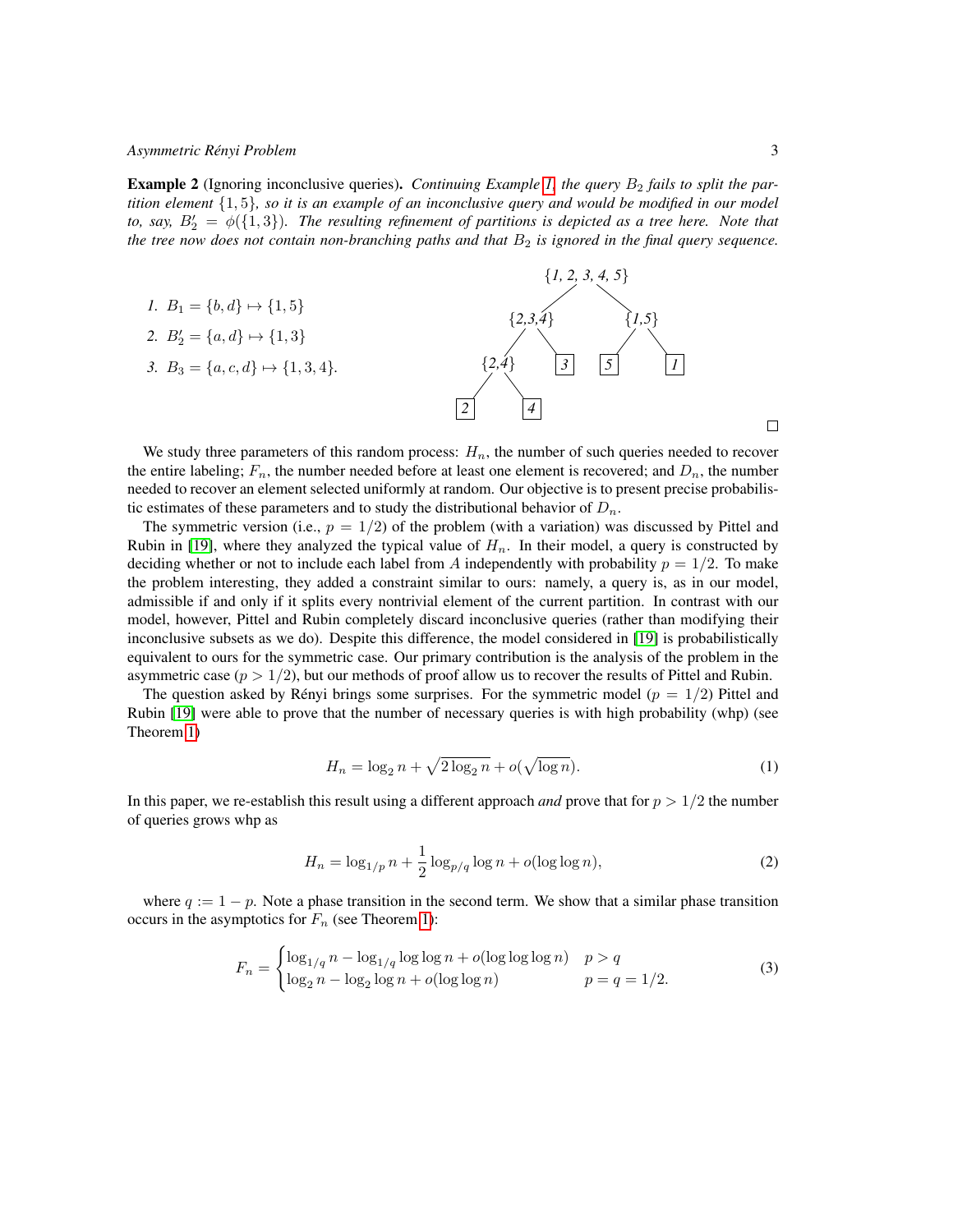We then prove in Theorem [2](#page-6-1) some interesting probabilistic behaviors of  $D_n$ . We have  $D_n/\log n \to$  $1/h(p)$  (in probability) where  $h(p) := -p \log p - q \log q$ , but we do not have almost sure convergence. Moreover,  $D_n$  appropriately normalized satisfies a central limit result, but not a local limit theorem due to some oscillations discussed below.

We establish these results in a novel way by considering first the *external profile*  $B_{n,k}$ , whose analysis was, until recently, an open problem of its own (the second and third authors gave a precise analysis of the external profile in an important range of parameters in [\[13,](#page-16-1) [15\]](#page-16-2), but the present paper requires nontrivial extensions). The external profile at level  $k$  is the number of bijection elements revealed by the  $k$ th query (one may also define the *internal* profile at level  $k$  as the number of non-singleton elements of the partition immediately after the kth query). Its study is motivated by the fact that many other parameters, including all of those that we mention here, can be written in terms of it. Indeed,  $Pr[D_n = k] = \mathbb{E}[B_{n,k}]/n$ ,  $H_n = \max\{k : B_{n,k} > 0\}$ , and  $F_n = \min\{k : B_{n,k} > 0\} - 1$ .

We now discuss our new results concerning the probabilistic behavior of the external profile. We establish in [\[15,](#page-16-2) [13\]](#page-16-1) precise asymptotic expressions for the expected value and variance of  $B_{n,k}$  in the *central range*, that is, with  $k \sim \alpha \log n$ , where, for any fixed  $\epsilon > 0$ ,  $\alpha \in (1/\log(1/q) + \epsilon, 1/\log(1/p) - \epsilon)$ (the left and right endpoints of this interval are associated with  $F_n$  and  $H_n$ , respectively). Specifically, we show that both the mean and the variance are of the same (explicit) polynomial order of growth (with respect to  $n$ ) (see Theorem [3\)](#page-9-0). More precisely, we show that both expected value and variance grow for  $k \sim \alpha \log n$  as

$$
H(\rho(\alpha), \log_{p/q}(p^kn)) \frac{n^{\beta(\alpha)}}{\sqrt{C \log n}}
$$

where  $\beta(\alpha) \leq 1$  and  $\rho(\alpha)$  are complicated functions of  $\alpha$ , C is an explicit constant, and  $H(\rho, x)$  is a function that is periodic in  $x$ . The oscillations come from infinitely many regularly spaced saddle points that we observe when inverting the Mellin transform of the Poisson generating function of  $\mathbb{E}[B_{n,k}]$ . Finally, we prove a central limit theorem; that is,  $(B_{n,k} - \mathbb{E}[B_{n,k}])/\sqrt{\text{Var}[B_{n,k}]} \rightarrow \mathcal{N}(0,1)$  where  $\mathcal{N}(0, 1)$  represents the standard normal distribution.

In the present paper, we exploit the expected value analysis of  $B_{n,k}$  in the central range to give precise distributional information about  $D_n$  via the identity  $Pr[D_n = k] = \mathbb{E}[B_{n,k}]/n$ . Note that the oscillations in  $\mathbb{E}[B_{n,k}]$  are the source of the peculiar behavior of  $D_n$ .

In order to establish the most interesting results claimed in the present paper for  $H_n$  and  $F_n$ , the analysis sketched above does not suffice: we need to estimate the mean and the variance of the external profile *beyond* the range  $\alpha \in (1/\log(1/q) + \epsilon, 1/\log(1/p) - \epsilon)$ ; in particular, for  $F_n$  and  $H_n$  we need expansions at the left and right side, respectively, of this range. This, it turns out, requires a novel approach and analysis, as discussed in detail in our forthcoming journal paper [\[5\]](#page-16-3), leading to the announced results on the Rényi problem in  $(2)$  and  $(3)$ .

Having described most of our main results, we mention an important equivalence pointed out by Pittel and Rubin [\[19\]](#page-16-0). They observed that their version of the Rényi process resembles the construction of a digital tree known as a PATRICIA trie<sup>[1](#page-3-0)</sup> [\[12,](#page-16-4) [23\]](#page-17-1). In fact, the authors of [\[19\]](#page-16-0) show that  $H_n$  is probabilistically equivalent to the height (longest path) of a PATRICIA trie built from  $n$  binary sequences generated independently by a memoryless source with bias  $p = 1/2$  (that is, with a "1" generated with probability p; this is often called the *Bernoulli model with bias* p); the equivalence is true more generally, for  $p \ge 1/2$ . It is easy to see that  $F_n$  is equivalent to the fillup level (depth of the deepest full level),  $D_n$  to the typical

<span id="page-3-0"></span><sup>1</sup> We recall that a PATRICIA trie is a trie in which non-branching paths are *compressed*; that is, there are no unary paths.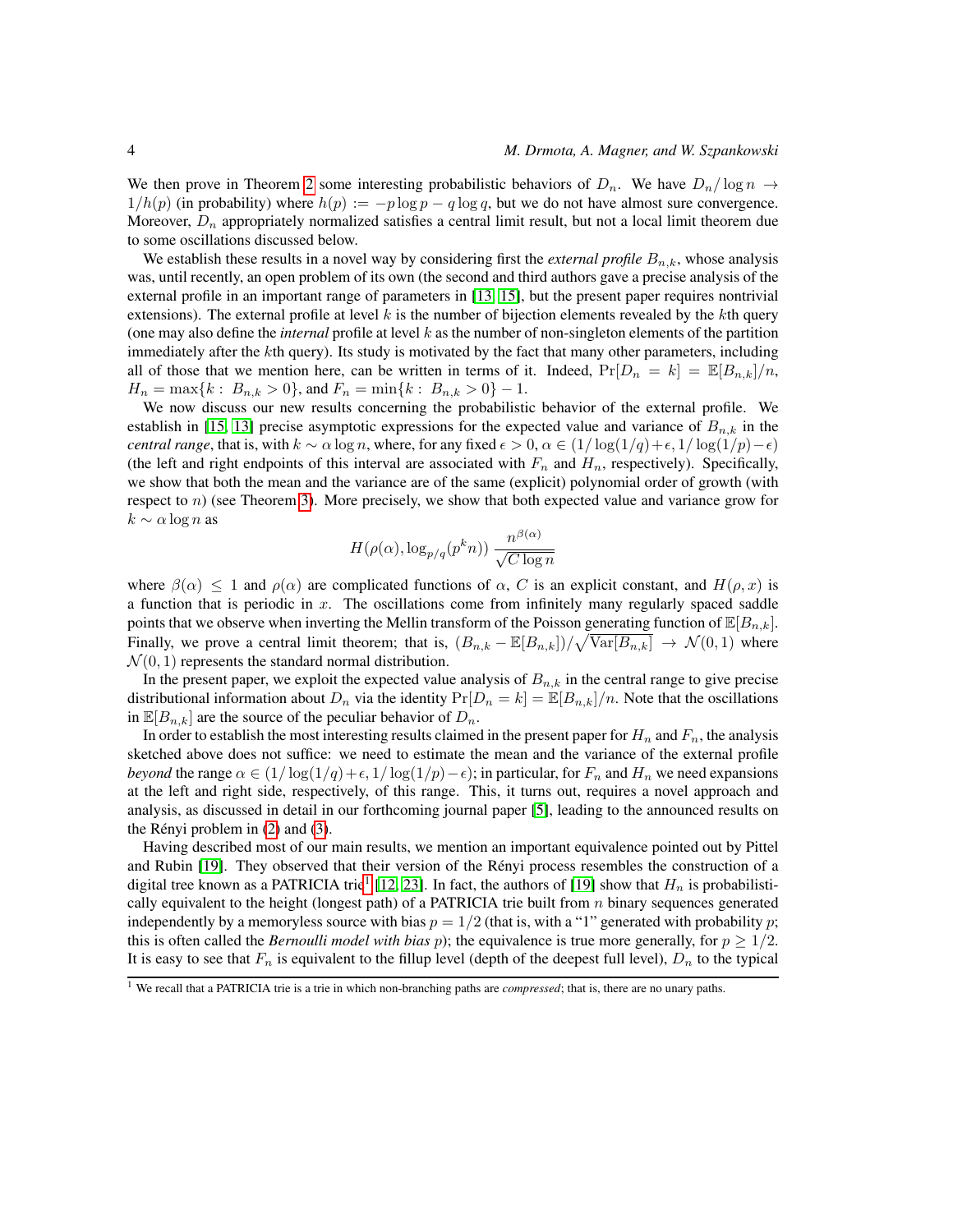depth (depth of a randomly chosen leaf), and  $B_{n,k}$  to the external profile of the tree (the number of leaves at level  $k$ ; the internal profile at level  $k$  is similarly defined as the number of non-leaf nodes at that level). We spell out this equivalence in the following simple claim.

Lemma 1 (Equivalence of parameters of the Rényi problem with those of PATRICIA tries). Any parame*ter (in particular,*  $H_n$ ,  $F_n$ ,  $D_n$ , and  $B_{n,k}$ ) of the Rényi process with bias p that is a function of the partition *refinement tree is equal in distribution to the same function of a random PATRICIA trie generated by* n *independent infinite binary strings from a memoryless source with bias*  $p \geq 1/2$ *.* 

*Proof.* In a nutshell, we couple a random PATRICIA trie and the sequence of queries from the Rényi process by constructing both from the same sequence of binary strings from a memoryless source. We do this in such a way that the resulting PATRICIA trie and the partition refinement tree are isomorphic with probability 1, so that parameters defined in terms of either tree structure are equal in distribution.

More precisely, we start with n independent infinite binary strings  $S_1, ..., S_n$  generated according to a memoryless source with bias  $p$ , where each string corresponds to a unique element of the set of labels (for simplicity, we assume that  $A = [n]$ , and  $S_j$  corresponds to j, for  $j \in [n]$ ). These induce a PATRICIA trie  $T$ , and our goal is to show that we can simulate a Rényi process using these strings, such that the corresponding tree  $T_R$  is isomorphic to T as a rooted plane– oriented tree (see Example [2\)](#page-1-1). The basic idea is as follows: we maintain for each string  $S_i$  an index  $k_j$ , initially set to 1. Whenever the Rényi process demands that we make a decision about whether or not to include label  $j$  in a query, we include it if and only if  $S_{i,k_i} = 1$ , and then increment  $k_i$  by 1.

Clearly, this scheme induces the correct distribution on queries. Furthermore, the resulting partition refinement tree (ignoring inconclusive queries) is easily seen to be isomorphic to  $T$ . Since the trees are isomorphic, the parameters of interest are equal in each case.  $\Box$ 

Thus, our results on these parameters for the Renyi problem directly lead to novel results on PATRICIA ´ tries, and vice versa. In addition to their use as data structures, PATRICIA tries also arise as combinatorial structures which capture the behavior of various processes of interest in computer science and information theory (e.g., in leader election processes without trivial splits [\[9\]](#page-16-5) and in the solution to Renyi's problem ´ which we study here [\[19,](#page-16-0) [2\]](#page-15-0)).

Similarly, the version of the Renyi problem that allows inconclusive queries corresponds to results on ´ tries built on  $n$  binary strings from a memoryless source. We thus discuss them in the literature survey below.

Now we briefly review known facts about PATRICIA tries and other digital trees when built over  $n$ independent strings generated by a memoryless source. Profiles of tries in both the asymmetric and symmetric cases were studied extensively in [\[16\]](#page-16-6). The expected profiles of digital search trees in both cases were analyzed in [\[6\]](#page-16-7), and the variance for the asymmetric case was treated in [\[10\]](#page-16-8). Some aspects of trie and PATRICIA trie profiles (in particular, the concentration of their distributions) were studied using probabilistic methods in [\[4,](#page-16-9) [3\]](#page-16-10). The depth in PATRICIA for the symmetric model was analyzed in [\[2,](#page-15-0) [12\]](#page-16-4) while for the asymmetric model in [\[22\]](#page-17-2). The leading asymptotics for the PATRICIA height for the symmetric Bernoulli model was first analyzed by Pittel [\[17\]](#page-16-11) (see also [\[23\]](#page-17-1) for suffix trees). The two-term expression for the height of PATRICIA for the symmetric model was first presented in [\[19\]](#page-16-0) as discussed above (see also [\[2\]](#page-15-0)). Finally, in [\[13,](#page-16-1) [15\]](#page-16-2), the second two authors of the present paper presented a precise analysis of the external profile (including its mean, variance, and limiting distribution) in the asymmetric case, for the range in which the profile grows polynomially. The present work relies on this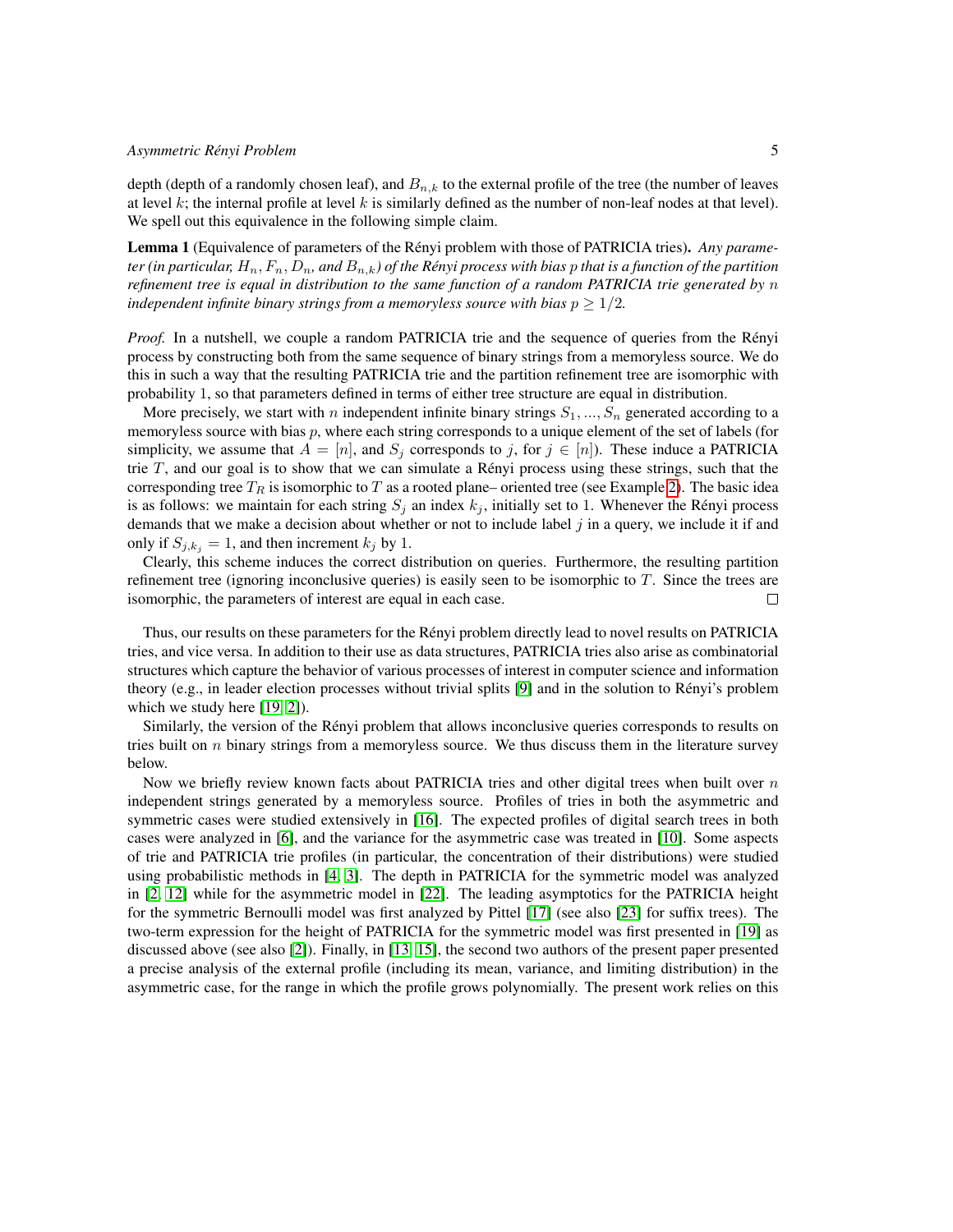previous analysis, but the analyses for  $H_n$  and  $F_n$  involve a significant extension, since they rely on precise asymptotics for the external profile outside this central range.

Regarding methodology, the basic framework (which we use here) for analysis of digital tree recurrences by applying the Poisson transform to derive a functional equation, converting this to an algebraic equation using the Mellin transform, and then inverting using the saddle point method/singularity analysis followed by depoissonization, was worked out in [\[6\]](#page-16-7) and followed in [\[16\]](#page-16-6). While this basic chain is common, the challenges of applying it vary dramatically between the different digital trees, and this is the case here. As we discuss later (see  $(7)$  and the surrounding text), this variation starts with the quite different forms of the Poisson functional equations, which lead to unique analytic challenges.

The plan for the paper is as follows. In the next section we formulate more precisely our problem and present our main results regarding the external profile, height, fillup level, and depth. Sketches of proofs are provided in the last section (the full proofs are provided in the journal version of this paper).

### 2 Main Results

In this section, we formulate precisely Rényi's problem and present our main results. Our goal is to provide precise asymptotics for three natural parameters of the Rényi problem on  $n$  objects with each label in a given query being included with probability  $p \geq 1/2$ : the number  $F_n$  of queries needed to identify at least one single element of the bijection, the number  $H_n$  needed to recover the bijection in its entirety, and the number  $D_n$  needed to recover an element of the bijection chosen uniformly at random from the n objects. If one wishes to determine the label for a particular object, these quantities correspond to the best, worst, and average case performance, respectively, of the random subset strategy proposed by Rényi. We call these parameters, the fillup level  $F_n$ , the height  $H_n$ , and the depth  $D_n$ , respectively (these names come from the corresponding quantities in random digital trees). One more parameter is relevant: we can present a unified analysis of our main three parameters  $F_n$ ,  $H_n$ , and  $D_n$  via the *external profile*  $B_{n,k}$ , which is the number of elements of the bijection on n items identified by the kth query.

Our analysis reveals several remarkable behaviors: the depth  $D_n$  converges in probability but not almost surely and while it satisfies the central limit theorem its local limit theorem doesn't hold. Perhaps most interestingly, the height  $H_n$  and the fillup level  $F_n$  exhibit phase transitions with respect to p in the second term.

To begin, we recall the relations of  $F_n$ ,  $H_n$ , and  $D_n$  to  $B_{n,k}$ :

$$
F_n = \min\{k : B_{n,k} > 0\} - 1 \qquad H_n = \max\{k : B_{n,k} > 0\} \qquad \Pr[D_n = k] = \mathbb{E}[B_{n,k}]/n.
$$

Using the first and second moment methods, we can then obtain upper and lower bounds on  $H_n$  and  $F_n$ in terms of the moments of  $B_{n,k}$ :

$$
\Pr[H_n > k] \le \sum_{j>k} \mathbb{E}[B_{n,j}], \quad \Pr[H_n < k] \le \frac{\text{Var}[B_{n,k}]}{\mathbb{E}[B_{n,k}]^2},
$$

and

$$
\Pr[F_n > k] \le \frac{\text{Var}[B_{n,k}]}{\mathbb{E}[B_{n,k}]^2}, \qquad \Pr[F_n < k] \le \mathbb{E}[B_{n,k}].
$$

The analysis of the distribution of  $D_n$  reduces simply to that of  $\mathbb{E}[B_{n,k}]$ .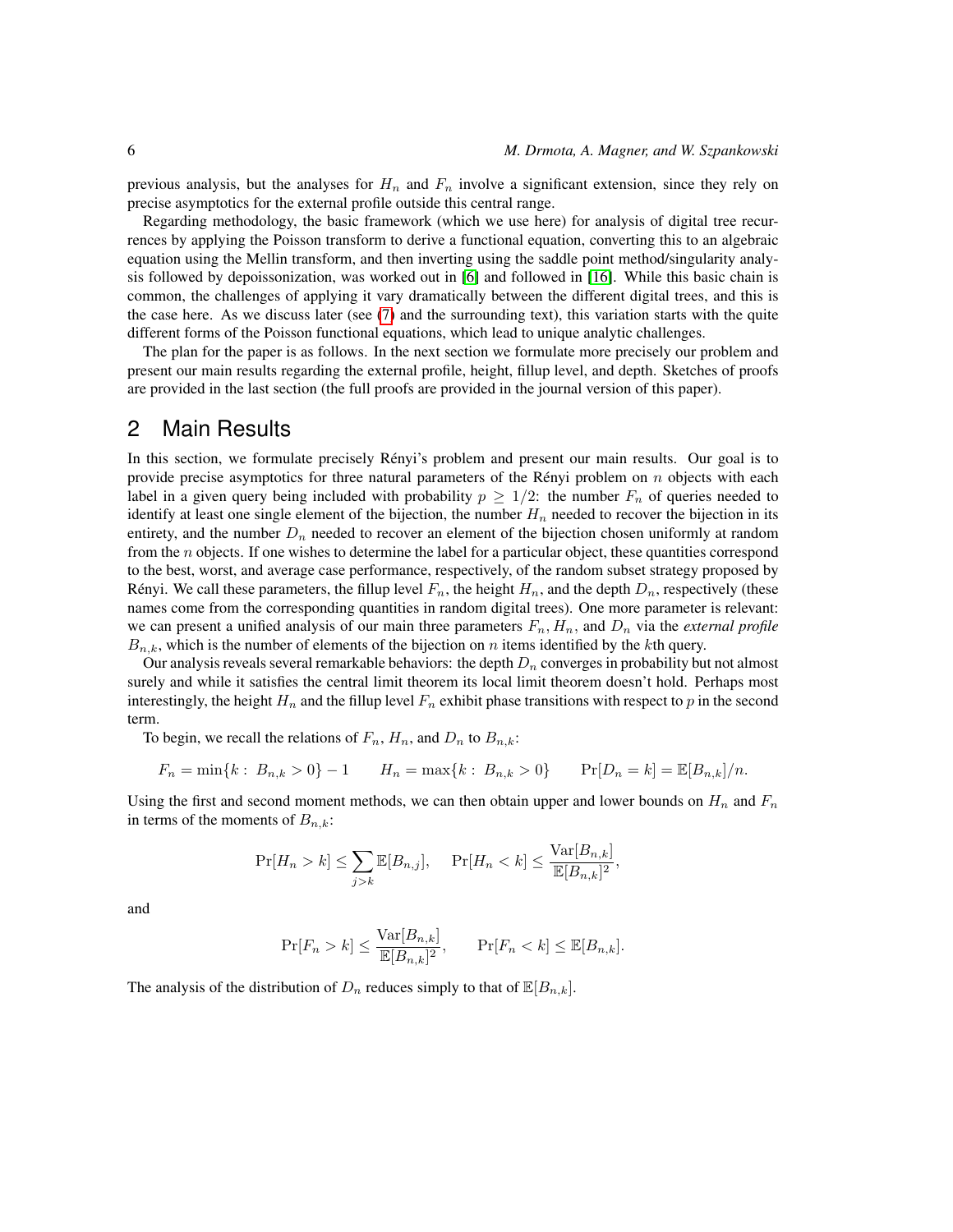In the next section, we show that the fillup level  $F_n$  and the height  $H_n$  have the following precise asymptotic expansions. Both exhibit a phase transition with respect to  $p$  in the second term. A complete proof can be found in our journal version of this paper [\[5\]](#page-16-3).

<span id="page-6-0"></span>**Theorem 1** (Asymptotics for  $F_n$  and  $H_n$ ). With high probability,

$$
H_n = \begin{cases} \log_{1/p} n + \frac{1}{2} \log_{p/q} \log n + o(\log \log n) & p > q\\ \log_2 n + \sqrt{2 \log_2 n} + o(\sqrt{\log n}) & p = q \end{cases}
$$
(4)

*and*

$$
F_n = \begin{cases} \log_{1/q} n - \log_{1/q} \log \log n + o(\log \log \log n) & p > q \\ \log_2 n - \log_2 \log n + o(\log \log n) & p = q \end{cases} \tag{5}
$$

*for large* n*.*

While the behavior of the fillup level  $F_n$  could be anticipated [\[18\]](#page-16-12) (by comparing it to the corresponding result in the version of Rényi's problem allowing inconclusive queries), the behavior of the height  $H_n$  is rather more unusual. It is difficult to compare the height result to the analogous quantity for tries or digital search trees, because only the first term is given for  $p > 1/2$  in the literature: for tries, it is  $\frac{2}{\log(1/(p^2+q^2))} \log n$ , while for digital search trees it is  $\log_{1/p} n$ , as in PATRICIA tries.

Focusing on the second term of each expression given in the theorem, this result says that the deviation of the typical height from  $\log_{1/p} n$  is asymptotically larger when  $p = 1/2$  than when  $p > 1/2$ . That is, the height of the tallest fringe subtree (i.e., a subtree rooted near  $\log_{1/p} n$ ) is asymptotically larger in the symmetric case. A complete explanation of this phenomenon would likely require consideration of the number of such subtrees (i.e., the internal profile at level  $\log_{1/p} n$ ) and the number of strings participating in each of them. In the language of the Renyi problem, this latter parameter is the number of objects that ´ remain unidentified after approximately  $\log_{1/p} n$  queries.

Moving to the number of questions  $D_n$  needed to identify a random element of the bijection, we have the following theorem (note that due to the evolution process of the random PATRICIA trie, all random variables can be defined on the same probability space).

<span id="page-6-1"></span>**Theorem 2** (Asymptotics and distributional behavior of  $D_n$ ). *For*  $p > 1/2$ , the normalized depth  $D_n/\log n$ *converges in probability to*  $1/h(p)$ *, where*  $h(p) := -p \log p - q \log q$  *is the Bernoulli entropy function, but not almost surely. In fact,*

$$
\liminf_{n \to \infty} D_n / \log n = 1 / \log(1/q) \quad (a.s) \quad \limsup_{n \to \infty} D_n / \log n = 1 / \log(1/p).
$$

*Furthermore,*  $D_n$  *satisfies a central limit theorem; that is,*  $(D_n - \mathbb{E}[D_n])/\sqrt{\text{Var}[D_n]} \to \mathcal{N}(0,1)$ *, where*  $\mathbb{E}[D_n] \sim \frac{1}{h(p)} \log n$  and  $\text{Var}[D_n] \sim c \log n$  where c is an explicit constant. A local limit theorem does *not hold: for*  $x = O(1)$  *and*  $k = \frac{1}{h}(\log n + x\sqrt{\kappa_*(-1)\log n/h})$ *, where*  $\kappa_*(-1)$  *is some explicit constant and*  $h = h(p)$ *, we obtain* 

$$
\Pr[D_n = k] \sim H\left(-1; \log_{p/q} p^k n\right) \frac{e^{-x^2/2}}{\sqrt{2\pi C \log n}}
$$

*for an oscillating function*  $H(-1;\log_{p/q}p^kn)$  *(see Figure [1\)](#page-7-0) defined in Theorem [3](#page-9-0) below and an explicitly known constant* C*.*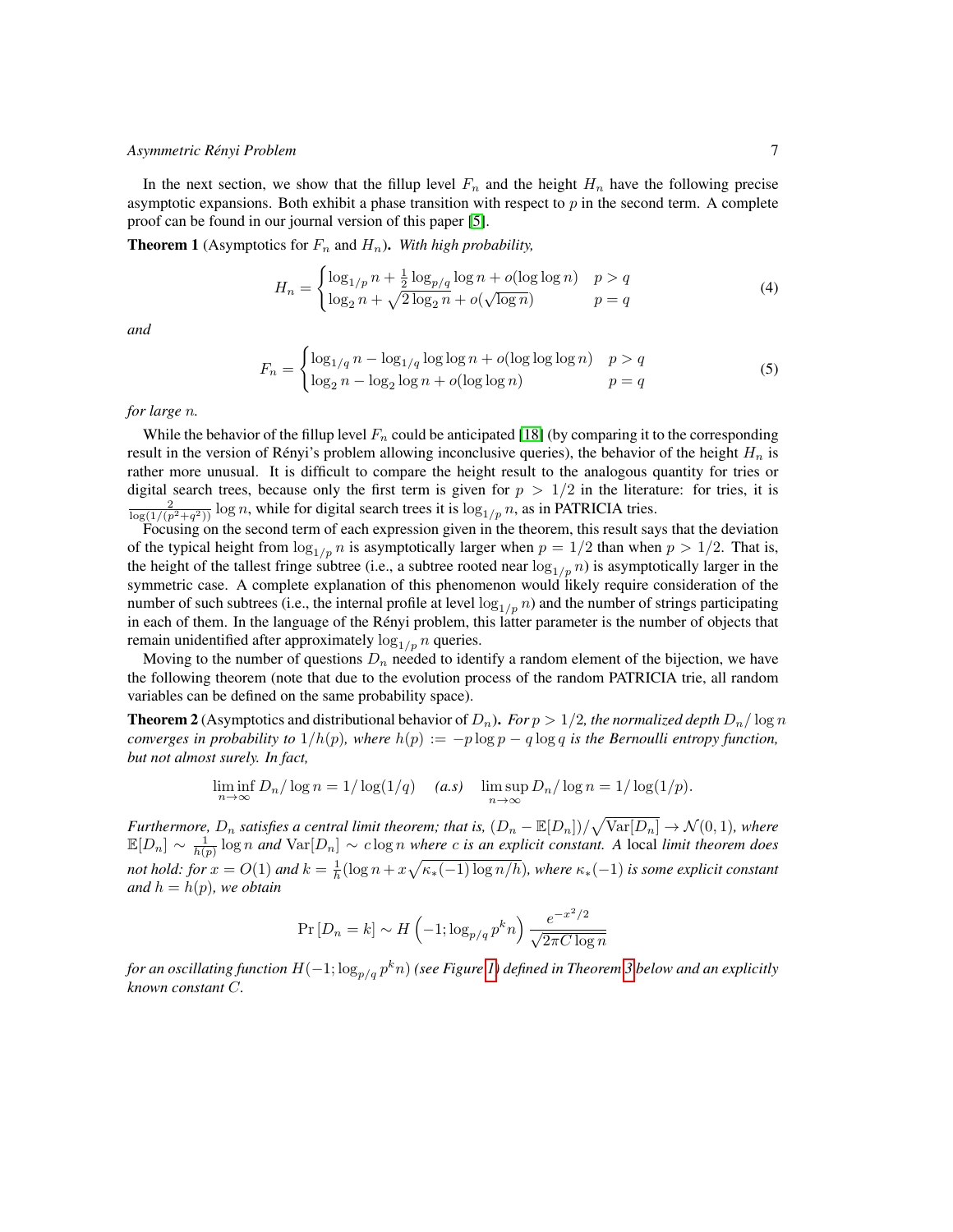<span id="page-7-0"></span>

Fig. 1: Plots of  $H(\rho, x)$  for  $\rho = -0.5, 0, 0.5$ .

Again, the depth exhibits a phase transition: for  $p = 1/2$  we have  $D_n / \log n \rightarrow 1 / \log 2$  almost surely, which doesn't hold for  $p > 1/2$ . We note that some of the results on the depth (namely, the convergence in probability and the central limit theorem) are already known (see [\[20\]](#page-17-3)), but our contribution is a novel derivation of these facts via the profile analysis. Qualitatively, the oscillatory behavior of the external profile that is responsible for the lack of local limit theorem for the depth occurs also in both tries and digital search trees.

We now explain our approach to the analysis of the moments of  $B_{n,k}$  in appropriate ranges (we follow [\[13,](#page-16-1) [15\]](#page-16-2)). For this, we take an analytic approach [\[8,](#page-16-13) [23\]](#page-17-1). We first explain it for the analysis relevant to  $D_n$ , and then show how to extend it for  $H_n$  and  $F_n$ . More details can be found in the next section.

We start by deriving a recurrence for the average profile, which we denote by  $\mu_{n,k} := \mathbb{E}[B_{n,k}]$ . It satisfies

$$
\mu_{n,k} = (p^n + q^n)\mu_{n,k} + \sum_{j=1}^{n-1} \binom{n}{j} p^j q^{n-j} (\mu_{j,k-1} + \mu_{n-j,k-1})
$$
\n(6)

for  $n \geq 2$  and  $k \geq 1$ , with some initial/boundary conditions; most importantly,  $\mu_{n,k} = 0$  for  $k \geq n$ and any n. Moreover,  $\mu_{n,k} \leq n$  for all n and k owing to the elimination of inconclusive queries. This recurrence arises from conditioning on the number j of objects that are included in the first query. If  $1 \leq j \leq n-1$  objects are included, then the conditional expectation is a sum of contributions from those objects that are included and those that aren't. If, on the other hand, all objects are included or all are excluded from the first potential query (which happens with probability  $p^{n} + q^{n}$ ), then the partition element splitting constraint on the queries applies, the potential query is ignored as inconclusive, and the contribution is  $\mu_{n,k}$ .

The tools that we use to solve this recurrence (for details see [\[13,](#page-16-1) [15\]](#page-16-2)) are similar to those of the analyses for digital trees [\[23\]](#page-17-1) such as tries and digital search trees (though the analytical details differ significantly). We first derive a functional equation for the Poisson transform  $\tilde{G}_k(z) = \sum_{m \geq 0} \mu_{m,k} \frac{z^m}{m!} e^{-z}$  of  $\mu_{n,k}$ , which gives

$$
\tilde{G}_k(z) = \tilde{G}_{k-1}(pz) + \tilde{G}_{k-1}(qz) + e^{-pz}(\tilde{G}_k - \tilde{G}_{k-1})(qz) + e^{-qz}(\tilde{G}_k - \tilde{G}_{k-1})(pz).
$$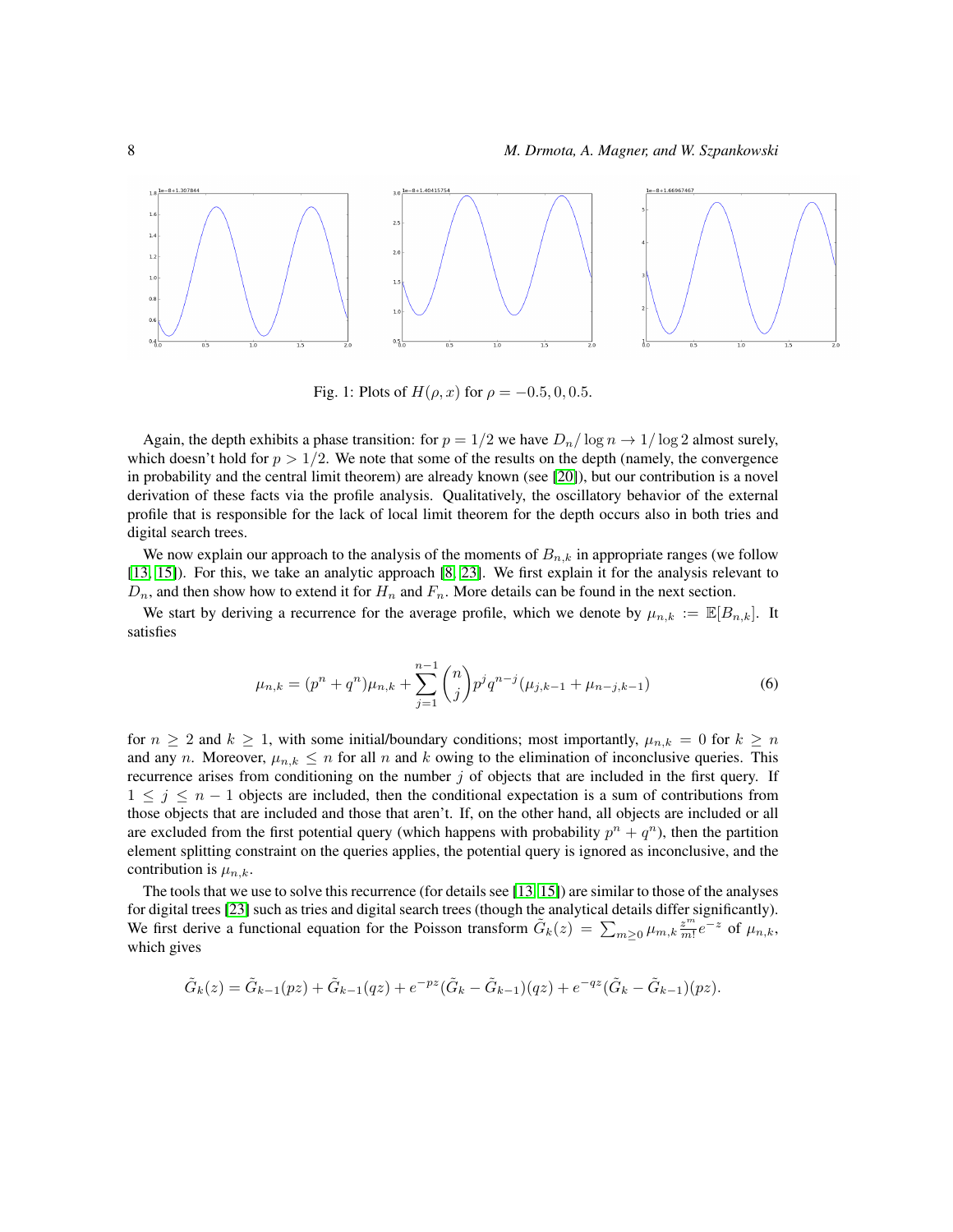This we write as

<span id="page-8-0"></span>
$$
\tilde{G}_k(z) = \tilde{G}_{k-1}(pz) + \tilde{G}_{k-1}(qz) + \tilde{W}_{k,G}(z),
$$
\n(7)

We contrast this functional equation with those for tries [\[16\]](#page-16-6) and for digital search trees [\[6\]](#page-16-7): in tries, the expression  $\tilde{W}_{k,G}(z)$  does not appear, which significantly simplifies the analysis in that case. In digital search trees, the functional equation is a differential equation, and the analysis is consequently quite different.

At this point the goal is to determine asymptotics for  $\tilde{G}_k(z)$  as  $z \to \infty$  in a cone around the positive real axis. When solving [\(7\)](#page-8-0),  $\tilde{W}_{k,G}(z)$  complicates the analysis because it has no closed-form Mellin transform (see below); we handle it via its Taylor series. Finally, depoissonization [\[23\]](#page-17-1) will allow us to transfer the asymptotic expansion for  $\tilde{G}_k(z)$  back to one for  $\mu_{n,k}$ :

$$
\mu_{n,k} = \tilde{G}_k(n) - \frac{n}{2}\tilde{G}_k''(n) + O(n^{\epsilon - 1}).
$$

To convert [\(7\)](#page-8-0) to an algebraic equation, we use the *Mellin transform* [\[7\]](#page-16-14), which, for a function  $f : \mathbb{R} \to$  $\mathbb R$  is given by

$$
f^*(s) = \int_0^\infty z^{s-1} f(z) \, \mathrm{d}z.
$$

Using the Mellin transform identities and defining  $T(s) = p^{-s} + q^{-s}$ , we end up with an expression for the Mellin transform  $G_k^*(s)$  of  $\tilde{G}_k(z)$  of the form

$$
G_k^*(s) = \Gamma(s+1)A_k(s)(p^{-s} + q^{-s})^k = \Gamma(s+1)A_k(s)T(s)^k,
$$

where  $A_k(s)$  (see [\(14\)](#page-9-1) below) is an infinite series arising from the contributions coming from the function  $\tilde{W}_{k,G}(z)$ :

$$
A_k(s) = \sum_{j=0}^k T(s)^{-j} \sum_{m=j}^{\infty} T(-m)(\mu_{m,j} - \mu_{m,j-1}) \frac{\Gamma(m+s)}{\Gamma(m+1)\Gamma(s+1)},
$$
(8)

where we define  $\mu_{m,-1} = 0$  for all m. Note that it involves  $\mu_{m,j} - \mu_{m,j-1}$  for various m and j (see [\[13,](#page-16-1) [14\]](#page-16-15)). Locating and characterizing the singularities of  $G_k^*(s)$  then becomes important. We find that, for any k,  $A_k(s)$  is entire, with zeros at  $s \in \mathbb{Z} \cap [-k, -1]$ , so that  $G_k^*(s)$  is meromorphic, with possible simple poles at the negative integers less than  $-k$ . The fundamental strip of  $\tilde{G}_k(z)$  then contains  $(-k-1,\infty)$ . It turns out that the main asymptotic contribution comes from an infinite number of saddle points (see [\(10\)](#page-9-2) below) defined by the kernel  $T(s) = p^{-s} + q^{-s}$ .

We then must asymptotically invert the Mellin transform to recover  $\tilde{G}_k(z)$ . The Mellin inversion formula for  $G_k^*(s)$  is given by

<span id="page-8-1"></span>
$$
\tilde{G}_k(z) = \frac{1}{2\pi i} \int_{\rho - i\infty}^{\rho + i\infty} z^{-s} G_k^*(s) \, \mathrm{d}s = \frac{1}{2\pi i} \int_{\rho - i\infty}^{\rho + i\infty} z^{-s} \Gamma(s+1) A_k(s) T(s)^k \, \mathrm{d}s,\tag{9}
$$

where  $\rho$  is any real number inside the fundamental strip associated with  $\tilde{G}_k(z)$ . For k in the range in which the profile grows polynomially (that coincides with the range of interest in our analysis of  $D_n$ ), we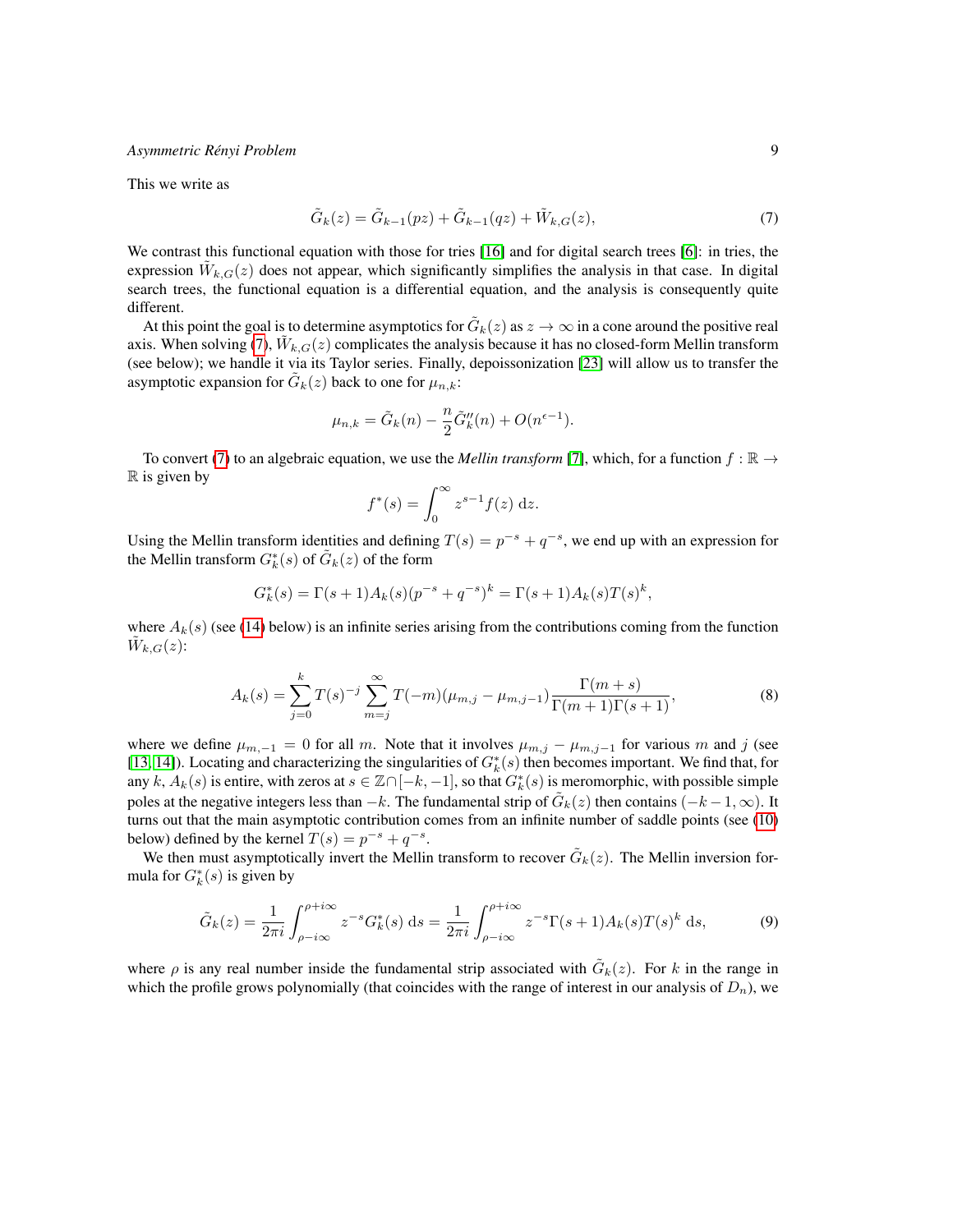evaluate this integral via the saddle point method [\[8\]](#page-16-13). Examining  $z^{-s}T(s)^k$  and solving the associated saddle point equation

$$
\frac{\mathrm{d}}{\mathrm{d}s}[k\log T(s) - s\log z] = 0,
$$

we find an explicit formula [\(12\)](#page-9-3) below for  $\rho(\alpha)$ , the real-valued saddle point of our integrand. The multivaluedness of the complex logarithm then implies that there are *infinitely many* regularly spaced saddle points  $s_j$ ,  $j \in \mathbb{Z}$ , on this vertical line:

<span id="page-9-2"></span>
$$
s_j = \rho(\alpha) + i \frac{2\pi j}{\log(p/q)}.
$$
\n(10)

These lead directly to oscillations in the  $\Theta(1)$  factor in the final asymptotics for  $\mu_{n,k}$ ). The main challenge in completing the saddle point analysis is then to elucidate the behavior of  $\Gamma(s+1)A_k(s)$  for  $s \to \infty$ along vertical lines: it turns out that this function inherits the exponential decay of  $\Gamma(s+1)$  along vertical lines, and we prove it by splitting the sum defining  $A_k(s)$  into two pieces, which decay exponentially for different reasons (the first sum decays as a result of the superexponential decay of  $\mu_{m,j}$  for  $m = \Theta(j)$ , which is outside the main range of interest). We end up with an asymptotic expansion for  $\tilde{G}_k(z)$  as  $z \to \infty$  in terms of  $A_k(s)$ .

Finally, we must analyze the convergence properties of  $A_k(s)$  as  $k \to \infty$ . We find that it converges uniformly on compact sets to a function  $A(s)$  (see [\(14\)](#page-9-1)) which is, because of the uniformity, entire. We then apply Lebesgue's dominated convergence theorem to conclude that we can replace  $A_k(s)$  with  $A(s)$ in the final asymptotic expansion of  $\tilde{G}_k(z)$ . All of this yields the following theorem which is proved in [\[13,](#page-16-1) [15\]](#page-16-2).

<span id="page-9-0"></span>**Theorem 3** (Moments and limiting distribution for  $B_{n,k}$  for k in the central region). Let  $\epsilon > 0$  be *independent of* n *and* k, and fix  $\alpha \in \left( \frac{1}{\log(1/q)} + \epsilon, \frac{1}{\log(1/p)} - \epsilon \right)$ . Then for  $k = k_{\alpha,n} \sim \alpha \log n$ : (i) *The expected external profile becomes*

$$
\mathbb{E}[B_{n,k}] = H(\rho(\alpha), \log_{p/q}(p^k n)) \cdot \frac{n^{\beta(\alpha)}}{\sqrt{2\pi\kappa_*(\rho(\alpha))\alpha \log n}} \left(1 + O(\sqrt{\log n})\right),\tag{11}
$$

*where*

$$
\rho(\alpha) = -\frac{1}{\log(p/q)} \log \left( \frac{\alpha \log(1/q) - 1}{1 - \alpha \log(1/p)} \right), \qquad \beta(\alpha) = \alpha \log(T(\rho(\alpha))) - \rho(\alpha), \qquad (12)
$$

*and* κ∗(ρ) *is an explicitly known function of* ρ*. Furthermore,* H(ρ, x) *(see Figure [1\)](#page-7-0) is a non-zero periodic function with period* 1 *in* x *given by*

<span id="page-9-3"></span><span id="page-9-1"></span>
$$
H(\rho, x) = \sum_{j \in \mathbb{Z}} A(\rho + it_j) \Gamma(\rho + 1 + it_j) e^{-2j\pi ix}, \tag{13}
$$

*where*  $t_j = 2\pi j / \log(p/q)$ *, and* 

$$
A(s) = \sum_{j=0}^{\infty} T(s)^{-j} \sum_{n=j}^{\infty} T(-n) (\mu_{n,j} - \mu_{n,j-1}) \frac{\phi_n(s)}{n!},
$$
\n(14)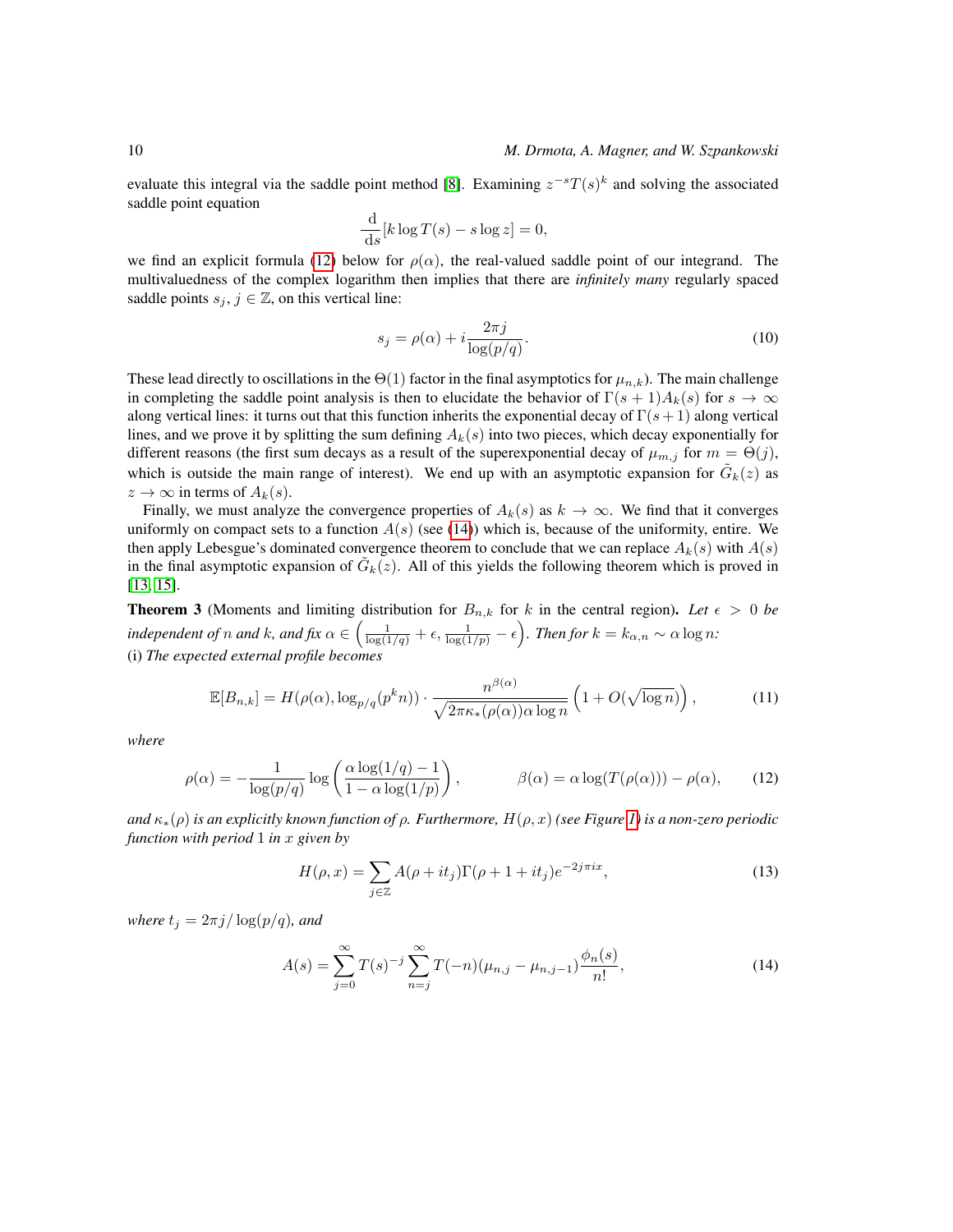$where \phi_n(s) = \prod_{j=1}^{n-1} (s+j) for n > 1$  and  $\phi_n(s) = 1$  *for*  $n \leq 1$ *. We recall that*  $T(s) = p^{-s} + q^{-s}$ *. Here,* A(s) *is an entire function which is zero at the negative integers.* (ii) *The variance of the profile is*  $\text{Var}[B_{n,k}] = \Theta(\mathbb{E}[B_{n,k}]).$ (iii) *The limiting distribution of the normalized profile is Gaussian; that is,*

$$
\frac{B_{n,k} - \mu_{n,k}}{\sqrt{\text{Var}[B_{n,k}]}} \xrightarrow{D} \mathcal{N}(0,1)
$$

where  $\mathcal{N}(0, 1)$  *is the standard normal distribution.* 

We should point out that the unusual behavior of  $D_n$  in Rényi's problem is a direct consequence of the oscillatory behavior of the profile, which disappears for the symmetric case. Furthermore, for the height and fillup level analyses we need to extend Theorem [3](#page-9-0) beyond its original central range for  $\alpha$ , as discussed in the next section.

### 3 Proof sketches

Now we give sketches of the proofs of Theorems [1](#page-6-0) and [2](#page-6-1) with more details regarding the proof of Theorem [1](#page-6-0) in the forthcoming journal version [\[5\]](#page-16-3). In particular, in this conference version, we only sketch derivations for  $H_n$  and for  $F_n$  by upper and lower bounding, respectively. As stated earlier, the proof of Theorem [3](#page-9-0) can be found in [\[13,](#page-16-1) [15\]](#page-16-2).

### *3.1 Sketch of the proof of Theorem [1](#page-6-0)*

To prove our results for  $H_n$  and  $F_n$ , we extend the analysis of  $B_{n,k}$  to the boundaries of the central region (i.e.,  $k \sim \log_{1/p} n$  and  $k \sim \log_{1/q} n$ ).

**Derivation of**  $H_n$ . Fixing any  $\epsilon > 0$ , we write, for the lower bound on the height,

$$
k_L = \log_{1/p} n + (1 - \epsilon)\psi(n)
$$

and, for the upper bound,

<span id="page-10-0"></span>
$$
k_U = \log_{1/p} n + (1 + \epsilon)\psi(n),
$$

for a function  $\psi(n) = o(\log n)$  which we are to determine. In order for the first and second moment methods to work, we require  $\mu_{n,k_L} \xrightarrow{n \to \infty} \infty$  and  $\mu_{n,k_U} \xrightarrow{n \to \infty} 0$ . (We additionally need that  $\text{Var}[B_{n,k_L}] = o(\mu_{n,k_L}^2)$ , but this is not too hard to show by induction using the recurrence for  $\tilde{V}_k(z)$ , the Poisson variance of  $B_{n,k}$ .) In order to identify the  $\psi(n)$  at which this transition occurs, we define  $k = \log_{1/p} n + \psi(n)$ , and the plan is to estimate  $\mathbb{E}[B_{n,k}]$  via the integral representation [\(9\)](#page-8-1) for its Poisson transform. Specifically, we consider the inverse Mellin integrand for some  $s = \rho \in \mathbb{Z}^- + 1/2$  to be set later. This is sufficient for the upper bound, since, by the exponential decay of the Γ function, the entire integral is at most of the same order of growth as the integrand on the real axis. We expand the integrand in [\(9\)](#page-8-1), that is,

$$
J_k(n,s) := \sum_{j=0}^k n^{-s} T(s)^{k-j} \sum_{m \ge j} T(-m) (\mu_{m,j} - \mu_{m,j-1}) \frac{\Gamma(m+s)}{\Gamma(m+1)},
$$
(15)

and apply a simple extension of Theorem 2.2, part (iii) of [\[14\]](#page-16-15) to approximate  $\mu_{m,j} - \mu_{m,j-1}$  when  $j \to \infty$  and is close enough to m: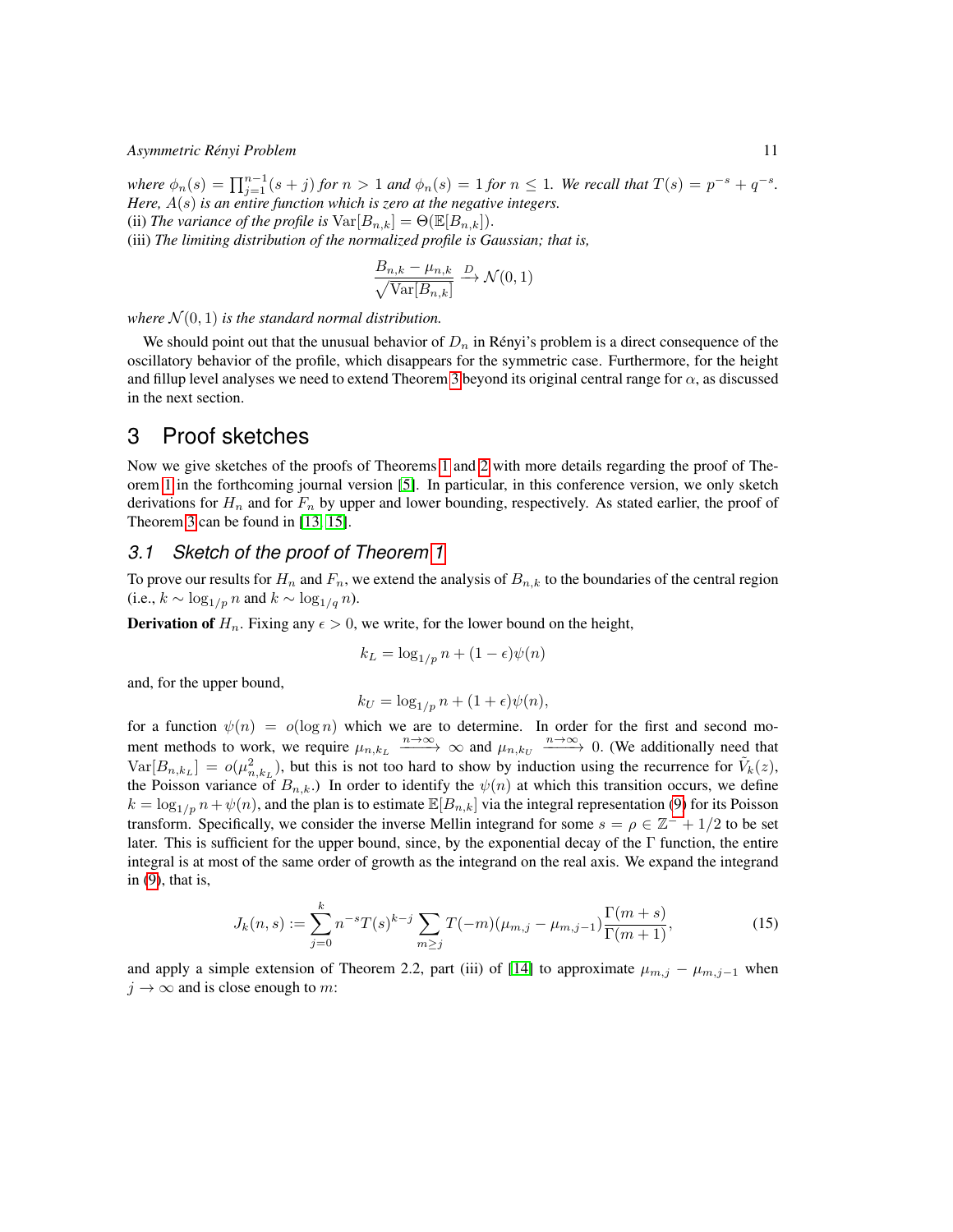**Lemma 2** (Precise asymptotics for  $\mu_{n,k}$ ,  $k \to \infty$  and n near k). Let  $p \ge q$ . For  $n \to \infty$  with  $1 \le k \le n$  $and \log^2(n-k) = o(k)$ ,

$$
\mu_{n,k} \sim (n-k)^{3/2 + \frac{\log q}{\log p}} \frac{n!}{(n-k)!} p^{k^2/2 + k/2} q^k \cdot \exp\left(-\frac{\log^2(n-k)}{2\log(1/p)}\right) \Theta(1). \tag{16}
$$

*Moreover, for*  $n \to \infty$  *and*  $k < n$ *, for some constant*  $C > 0$ *,* 

$$
\mu_{n,k} \le C \frac{n!}{(n-k-1)!} p^{k^2/2 + k/2 + O(\log(n-k)^2)} q^k.
$$

Now, we continue with the evaluation of [\(15\)](#page-10-0). The *j*th term of (15) is then of order  $p^{\nu_j(n,s)}$ , where we set

$$
\nu_j(n,s) = (j - \psi(n))^2/2 + (j - \psi(n))(s + \log_{1/p}(1 + (p/q)^s) + \psi(n) + 1)
$$
  
- 
$$
\log_{1/p} n \log_{1/p}(1 + (p/q)^s) + \psi(n)^2/2 + o(\psi(n)^2).
$$

The factor  $T(s)^{k-j}$  ensures that the bounded j terms are negligible.

Our next goal is to find the  $j$  which gives the dominant contribution to the sum in [\(15\)](#page-10-0); that is, the j for which the contributions  $p^{\nu_j(n,s)}$  dominate. By elementary calculus, we can find the j term which minimizes  $\nu_i(n, s)$ :

<span id="page-11-0"></span>
$$
j = -(s + \log_{1/p}(1 + (p/q)^s) + 1).
$$

Then  $\nu_i(n, s)$  for this value of j becomes

$$
\nu_j(n,s) = -\frac{(s + \log_{1/p}(1 + (p/q)^s) + \psi(n) + 1)^2}{2}
$$

$$
- \log_{1/p} n \log_{1/p}(1 + (p/q)^s) + \psi(n)^2/2 + o(\psi(n)^2).
$$
(17)

We then minimize over all s, which requires us to split into the symmetric and asymmetric cases.

**Symmetric case:** When  $p = q = 1/2$ , we have  $\log_{1/p}(1+(p/q)^s) = \log_2(2) = 1$ , so that the expression for  $\nu_j(n, s)$  simplifies, and we get  $s = -\psi(n) + O(1)$ . The optimal value for  $\nu_j(n, s)$  then becomes

$$
\nu_j(n,s) = -\log_2 n + \psi(n)^2/2 + o(\psi(n)^2). \tag{18}
$$

We have thus succeeded in finding a likely candidate for the range of  $j$  terms that contribute maximally, as well as an upper bound on their contribution. This gives a tight upper bound on  $J_k(n, s)$  and, hence, on  $\tilde{G}_k(n)$ , of  $\Theta(2^{-\nu_j(n,s)})$ .

Now, to find  $\psi(n)$  for which there is a phase transition in this bound from tending to  $\infty$  to tending to 0, we set the exponent in the above expression equal to zero and solve for  $\psi(n)$ . This gives

$$
-\log_2 n + \psi(n)^2/2(1 + o(1)) = 0 \implies \psi(n) \sim \sqrt{2\log_2 n},
$$

as expected.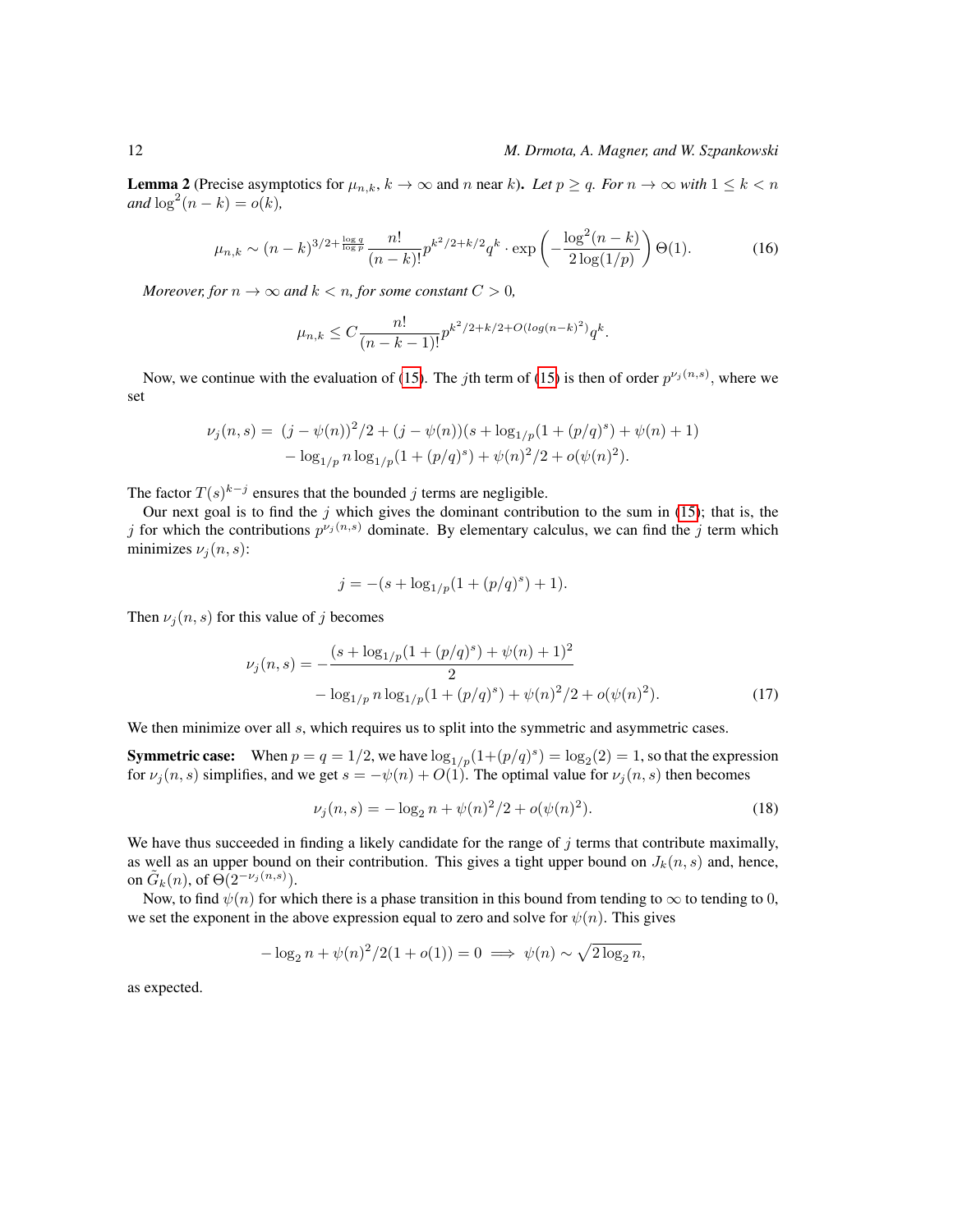**Asymmetric case:** On the other hand, when  $p > 1/2$ , the equation that we need to solve to find the minimizing value of s for [\(17\)](#page-11-0) is a bit more complicated, owing to the fact that  $\log_{1/p}(1+(p/q)^s)$  now depends on s: taking a derivative with respect to s in [\(17\)](#page-11-0) and setting this equal to 0, after some algebra, we must solve

$$
-\frac{(p/q)^s \log(p/q)}{\log(1/p)} \log_{1/p} n - \psi(n)(1 + O((p/q)^s)) - s(1 + O((p/q)^s)) + O((p/q)^s) = 0 \tag{19}
$$

for s. Here, we note that we used the approximation

$$
\log_{1/p}(1+(p/q)^s) = \frac{(p/q)^s}{\log(1/p)} + O((p/q)^2),
$$

which is valid since we are looking for  $s \to -\infty$ .

To find a solution to [\(19\)](#page-12-0), we first note that it implies that  $s < -\psi(n)$  (since the first term involving log *n* is negative), and, if  $\psi(n) > 0$ , this implies that

<span id="page-12-1"></span><span id="page-12-0"></span>
$$
-\psi(n) - s = -O(s). \tag{20}
$$

The plan, then, is to use this to guess a solution  $s$  for [\(19\)](#page-12-0), which we can then verify. The equality [\(20\)](#page-12-1) suggests that we replace  $-\psi(n) - s + O((p/q)^s)$  with  $-C \cdot s$  in [\(19\)](#page-12-0), for some constant  $C > 0$ . Then the equation becomes

$$
-Cs - \frac{(p/q)^s \log(p/q)}{\log(1/p)} \log_{1/p} n = 0.
$$

After some trivial rearrangement and multiplication of both sides by  $\log(p/q)$ , we get

$$
-s\log(p/q) \cdot e^{-s\log(p/q)} = \Theta(\log n).
$$

Setting  $W = -s \log(p/q)$  brings us to an expression of the form that defines the Lambert W function [\[1\]](#page-15-1) (i.e., a function  $W(z)$  satisfying  $W(z)e^{W(z)} = z$ ).

Using the asymptotics of the  $W$  function for large  $z$  [\[1\]](#page-15-1), we thus find that

$$
s = -\log_{p/q} \log n + O(\log \log \log n).
$$

Note that  $s \to -\infty$ , as required. This may be plugged into [\(17\)](#page-11-0) to see that it is indeed a solution to the equation.

Now, to find the correct choice of  $\psi(n)$  for which there is a phase transition, we plug this choice of s into [\(17\)](#page-11-0), set it equal to 0, and solve for  $\psi(n)$ . This gives

$$
\psi(n) = -\frac{s}{2} = \frac{1}{2}\log_{p/q}\log n + O(\log\log\log n),\tag{21}
$$

as desired.

Note that replacing  $\psi(n)$  in [\(17\)](#page-11-0) with  $(1+\epsilon)\psi(n)$  yields a maximum contribution to the inverse Mellin integral of

$$
J_{k_U}(n,s) = O(p^{\frac{\epsilon}{2}(\log_{p/q}\log n)^2 + o((\log\log n)^2)}) \to 0.
$$
 (22)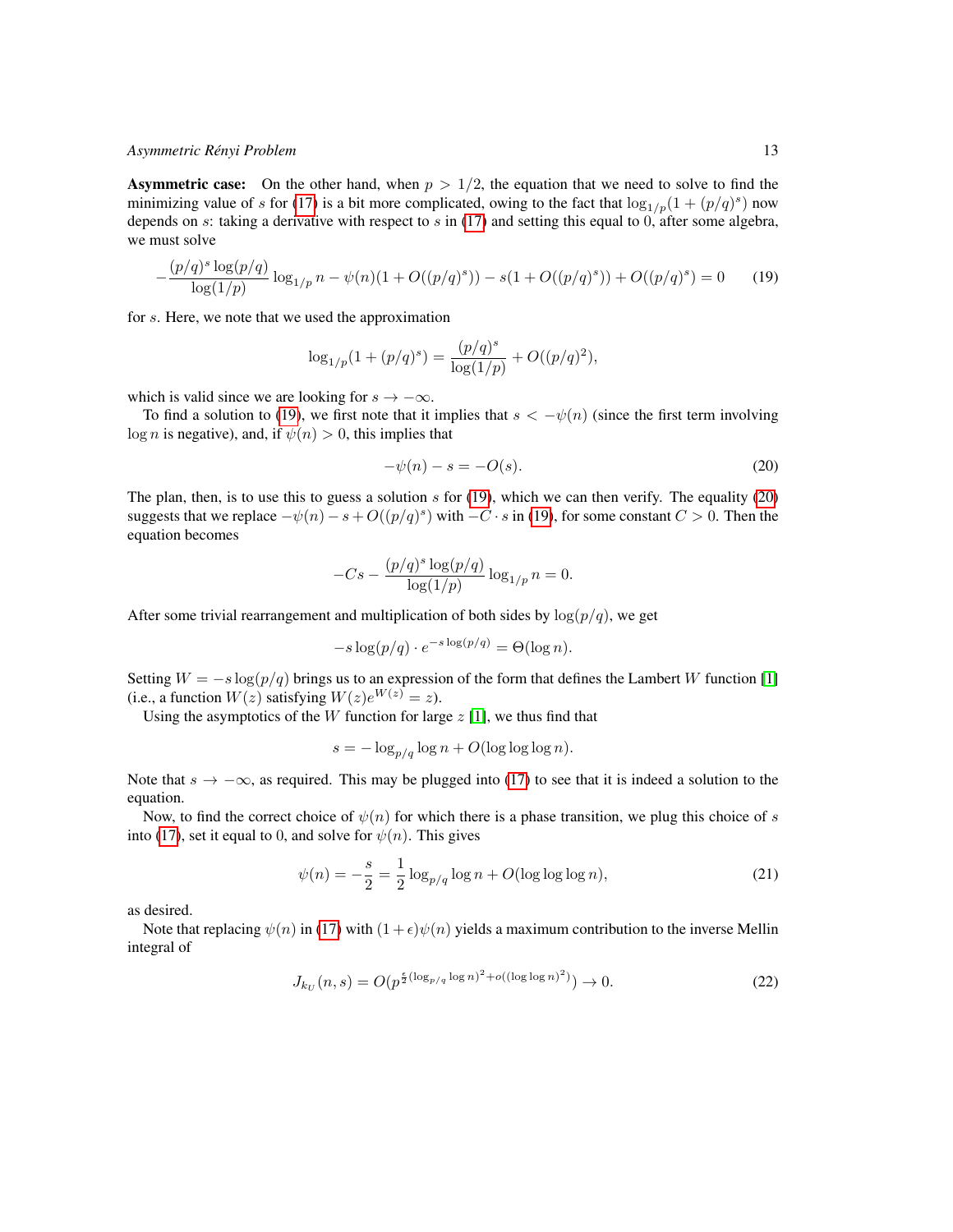### 14 *M. Drmota, A. Magner, and W. Szpankowski*

When we replace  $\psi(n)$  with  $(1 - \epsilon)\psi(n)$ , we get

$$
J_{k_L}(n,s) = O(p^{-\frac{\epsilon}{2}(\log_{p/q}\log n)^2 + o((\log\log n)^2)}),
$$
\n(23)

so that the upper bound tends to infinity (in [\[5\]](#page-16-3), we prove a matching lower bound).

The above analysis gives asymptotic estimates for  $\tilde{G}_k(n)$ . We then apply analytic depoissonization [\[23\]](#page-17-1) to get

<span id="page-13-3"></span>
$$
\mu_{n,k} = \tilde{G}_k(n) - \frac{n}{2}\tilde{G}_k''(n) + O(n^{\epsilon - 1}),
$$

(where the second term can be handled in the same way as the first). This gives the claimed result.

**Derivation of**  $F_n$ . We now set  $k = \log_{1/q} n + \psi(n)$  and

$$
k_L = \log_{1/q} n + (1 + \epsilon)\psi(n), \qquad k_U = \log_{1/q} n + (1 - \epsilon)\psi(n). \tag{24}
$$

Here,  $\psi(n) = o(\log n)$  is to be determined so as to satisfy  $\mu_{n,k_L} \to 0$  and  $\mu_{n,k_U} \to \infty$ . We use a technique similar to that used in the height proof to determine  $\psi(n)$ , except now the Γ function asymptotics play a role, since we will choose  $\rho \in \mathbb{R}$  tending to  $\infty$ . Our first task is to upper bound (as tightly as possible), for each j, the magnitude of the jth term of [\(15\)](#page-10-0). First, we upper bound

<span id="page-13-0"></span>
$$
T(-m)(\mu_{m,j} - \mu_{m,j-1}) \le 2p^m \mu_{m,j} \le 2p^m m,
$$
\n(25)

using the boundary conditions on  $\mu_{m,j}$ . Next, we apply Stirling's formula to get

$$
\frac{\Gamma(m+\rho)}{\Gamma(m+1)} \sim \sqrt{1+\rho/m} \left(\frac{m+\rho}{e}\right)^{m+\rho} \left(\frac{m+1}{e}\right)^{-(m+1)}
$$
\n(26)

$$
= e^{(m+\rho)\log(m+\rho) - (m+\rho) + m + 1 - (m+1)\log(m+1) + O(\log\rho)}
$$
\n(27)

$$
= \exp((m+\rho)\log(m+\rho) - (m+1)\log(m+1) + O(\rho))
$$
\n(28)

$$
= \exp(m \log(m(1 + \rho/m)) + \rho \log(\rho(1 + m/\rho)) - m \log m - \log m + O(\rho))
$$
 (29)

$$
= \exp(m \log(1 + \rho/m) + \rho \log(\rho) + \rho \log(1 + m/\rho) - \log m + O(\rho)).
$$
 (30)

Multiplying [\(25\)](#page-13-0) and [\(30\)](#page-13-1), then optimizing over all  $m \geq j$ , we find that the maximum term of the m sum occurs at  $m = \rho p/q$  and has a value of

<span id="page-13-2"></span><span id="page-13-1"></span>
$$
\exp(\rho \log \rho + O(\rho)).\tag{31}
$$

Now, observe that when  $\log m \gg \log \rho$ , the contribution of the mth term is  $p^{m+o(m)} = e^{-\Theta(m)}$ . Thus, setting  $j' = \rho^{\log \rho}$  (note that  $\log j' = (\log \rho)^2 \gg \log \rho$ ), we split the m sum into two parts:

$$
\sum_{m\geq j} 2p^m m \frac{\Gamma(m+\rho)}{\Gamma(m+1)} = \sum_{m=j}^{j'} 2p^m m \frac{\Gamma(m+\rho)}{\Gamma(m+1)} + \sum_{m=j'+1}^{\infty} 2p^m m \frac{\Gamma(m+\rho)}{\Gamma(m+1)}.
$$

The terms of the initial part can be upper bounded by [\(31\)](#page-13-2), while those of the final part are upper bounded by  $e^{-\Theta(m)}$  (so that the final part is the tail of a geometric series). This gives an upper bound of

$$
j'e^{\rho \log \rho + O(\rho)} + e^{-\Theta(j')} = e^{(\log \rho)^2 + \rho \log \rho + O(\rho)} = e^{\rho \log \rho + O(\rho)},
$$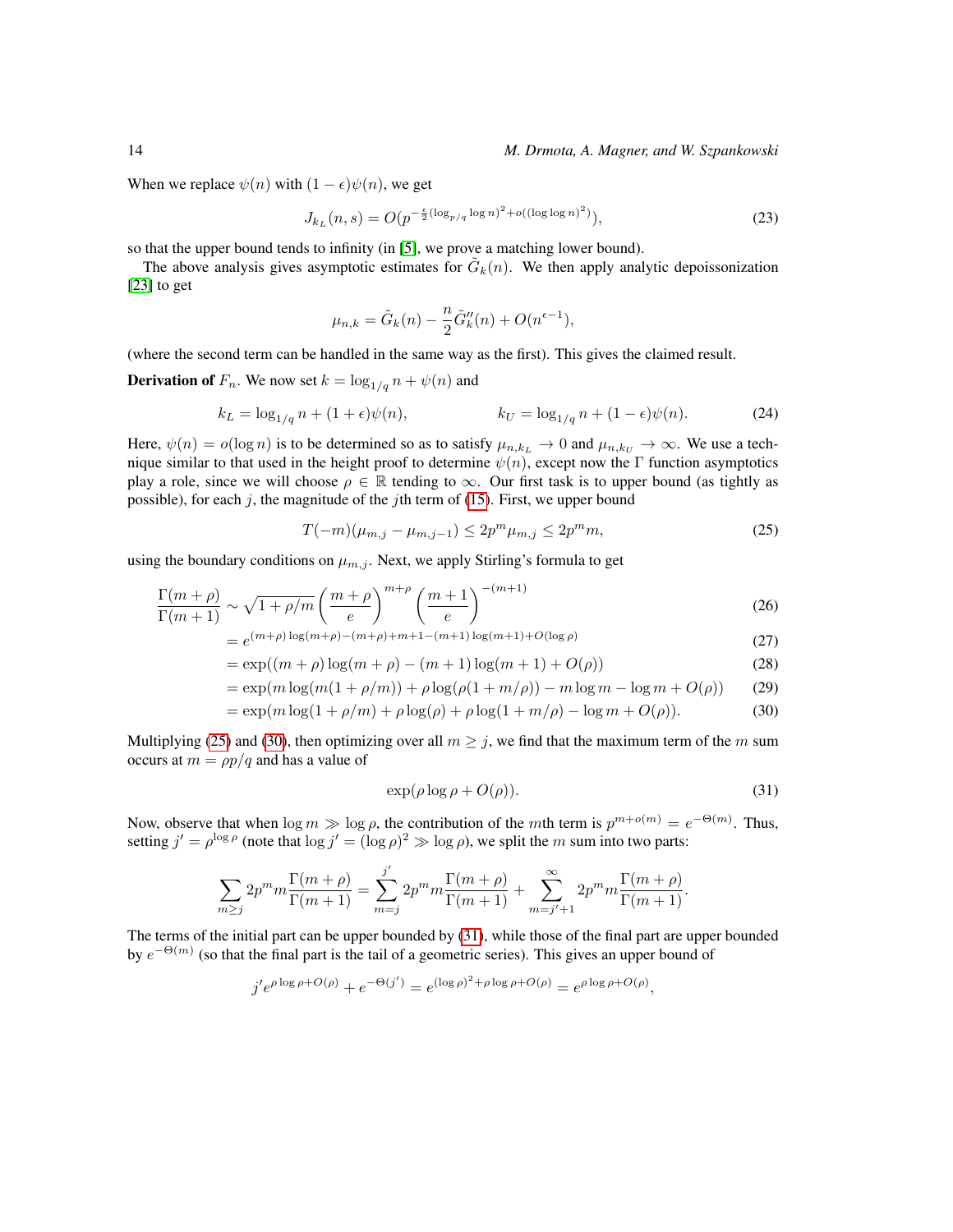which holds for any  $i$ .

Multiplying this by  $n^{-\rho}T(\rho)^{k-j} = q^{\rho\cdot(j-\psi(n)) + (j-\psi(n) - \log_{1/q} n) \log_{1/q}(1+(q/p)^{\rho})}$  gives

<span id="page-14-0"></span>
$$
q^{\rho(j-\psi(n)) + (j-\psi(n) - \log_{1/q} n) \log_{1/q} (1 + (q/p)^{\rho}) - \rho \log_{1/q} \rho + O(\rho)}.
$$
\n(32)

Maximizing over the j terms, we find that the largest contribution comes from  $j = 0$ . Then, just as in the height upper bound, the behavior with respect to  $\rho$  depends on whether or not  $p = q$ , because  $\log_{1/q}(1 +$  $(q/p)^{\rho}$  = 1 when  $p = q$  and is dependent on  $\rho$  otherwise. Taking this into account and minimizing over ρ gives that the maximum contribution to the j sum is minimized by setting  $\rho = 2^{-\psi(n) - \frac{1}{\log 2}}$  when  $p = q$ and  $\rho \sim \log_{p/q} \log n$  otherwise. Plugging these choices for  $\rho$  into the exponent of [\(32\)](#page-14-0), setting it equal to 0, and solving for  $\psi(n)$  gives  $\psi(n) = -\log_2 \log n + O(1)$  when  $p = q$  and  $\psi(n) \sim -\log_{1/q} \log \log n$ when  $p > q$ . The evaluation of the inverse Mellin integral with  $k = k<sub>L</sub>$  as defined in [\(24\)](#page-13-3) and the integration contour given by  $\Re(s) = \rho$  proceeds along lines similar to the height proof, and this yields the desired result.

We remark that the lower bound for  $F_n$  may also be derived by relating it to the analogous quantity in regular tries: by definition of the fillup level, there are no unary paths above the fillup level in a standard trie. Thus, when converting the corresponding PATRICIA trie, no path compression occurs above this level, which implies that  $F_n$  for PATRICIA is lower bounded by that of tries (and the typical value for tries is the same as in our theorem for PATRICIA). We include the lower bound for  $F_n$  via the bounding of the inverse Mellin integral because it is similar in flavor to the corresponding proof of the upper bound (for which no short proof seems to exist).

The upper bound for  $F_n$  can similarly be handled by an exact evaluation of the inverse Mellin transform.

### *3.2 Proof of Theorem [2](#page-6-1)*

Using Theorem [3,](#page-9-0) we can prove Theorem [2.](#page-6-1)

**Convergence in probability:** For the typical value of  $D_n$ , we show that

$$
\Pr[D_n < (1 - \epsilon) \frac{1}{h(p)} \log n] \xrightarrow{n \to \infty} 0, \qquad \Pr[D_n > (1 + \epsilon) \frac{1}{h(p)} \log n] \xrightarrow{n \to \infty} 0. \tag{33}
$$

For the lower bound, we have

$$
\Pr[D_n < (1-\epsilon)\frac{1}{h(p)}\log n] = \sum_{k=0}^{\lfloor (1-\epsilon)\frac{1}{h(p)}\log n \rfloor} \Pr[D_n = k] = \sum_{k=0}^{\lfloor (1-\epsilon)\frac{1}{h(p)}\log n \rfloor} \frac{\mu_{n,k}}{n}.
$$

We know from Theorem [3](#page-9-0) and the analysis of  $F_n$  that, in the range of this sum,  $\mu_{n,k} = O(n^{1-\epsilon})$ . Plugging this in, we get

$$
\Pr[D_n < (1 - \epsilon) \frac{1}{h(p)} \log n] = \sum_{k=0}^{\lfloor (1 - \epsilon) \frac{1}{h(p)} \log n \rfloor} O(n^{-\epsilon}) = O(n^{-\epsilon} \log n) = o(1).
$$

The proof for the upper bound is very similar, except that we appeal to the analysis of  $H_n$  instead of  $F_n$ .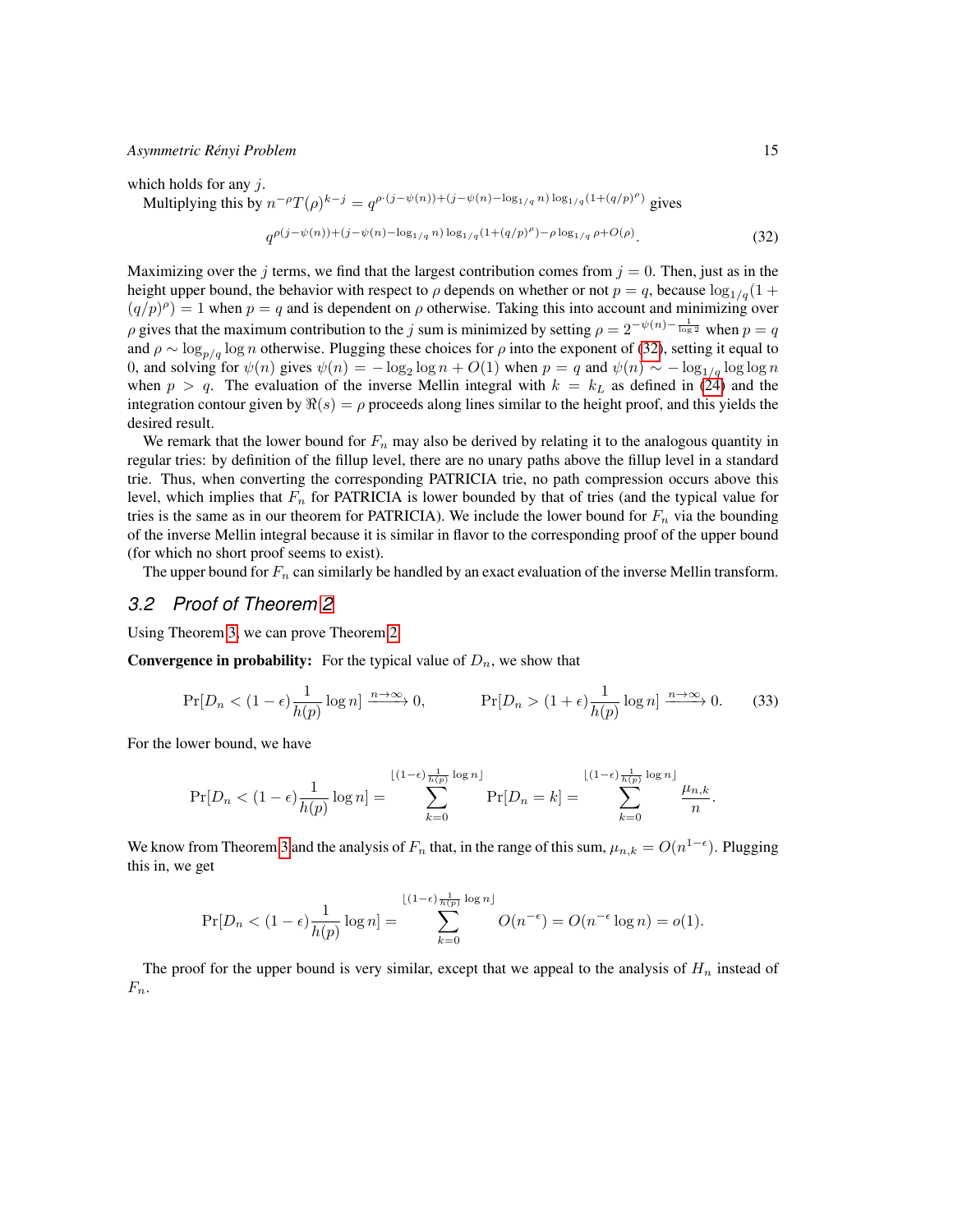**No almost sure convergence:** To show that  $D_n/\log n$  does not converge almost surely, we show that

<span id="page-15-2"></span>
$$
\liminf_{n \to \infty} D_n / \log n = 1 / \log(1/q), \qquad \limsup_{n \to \infty} D_n / \log n = 1 / \log(1/p). \tag{34}
$$

For this, we first show that, almost surely,  $F_n/\log n \xrightarrow{n\to\infty} 1/\log(1/q)$  and  $H_n/\log n \xrightarrow{n\to\infty} 1/\log(1/p)$ . Knowing this, we consider the following sequences of events:  $A_n$  is the event that  $D_n = F_n + 1$ , and  $A'_n$  is the event that  $D_n = H_n$ . We note that all elements of the sequences are independent, and  $Pr[A_n], Pr[A_n'] \ge 1/n$ . This implies that  $\sum_{n=1}^{\infty} Pr[A_n] = \sum_{n=1}^{\infty} Pr[A_n'] = \infty$ , so that the Borel-Cantelli lemma tells us that both  $A_n$  and  $A'_n$  occur infinitely often almost surely (moreover,  $F_n < D_n \leq H_n$  by definition of the relevant quantities). This proves [\(34\)](#page-15-2).

To show the claimed almost sure convergence of  $F_n/\log n$  and  $H_n/\log n$ , we cannot apply the Borel-Cantelli lemmas directly, because the relevant sums do not converge. Instead, we apply a trick which was used in [\[17\]](#page-16-11). We observe that both  $(F_n)$  and  $(H_n)$  are non-decreasing sequences. Next, we show that, on some appropriately chosen subsequence, both of these sequences, when divided by  $\log n$ , converge almost surely to their respective limits. Combining this with the observed monotonicity yields the claimed almost sure convergence, and, hence, the equalities in  $(34)$ .

We illustrate this idea more precisely for  $H_n$ . By our analysis above, we know that

$$
Pr[|H_n/\log n - 1/\log(1/p)| > \epsilon] = O(e^{-\Theta(\log \log n)^2}).
$$

Then we fix t, and we define  $n_{r,t} = 2^{t^2 2^{2r}}$ . On this subsequence, by the probability bound just stated, we can apply the Borel-Cantelli lemma to conclude that  $H_{n_r,t}/\log(n_{r,t}) \xrightarrow{r \to \infty} 1/\log(1/p) \cdot (t+1)^2/t^2$ almost surely. Moreover, for every n, we can choose r such that  $n_{r,t} \leq n \leq n_{r,t+1}$ . Then

$$
H_n/\log n \le H_{n_{r,t+1}}/\log n_{r,t},
$$

which implies

$$
\limsup_{n \to \infty} \frac{H_n}{\log n} \le \limsup_{r \to \infty} \frac{H_{n_{r,t+1}}}{\log n_{r,t+1}} \frac{\log n_{r,t+1}}{\log n_{r,t}} = \frac{1}{\log(1/p)} \cdot \frac{(t+1)^2}{t^2}.
$$

Taking  $t \to \infty$ , this becomes  $1/\log(1/p)$ , as desired. The argument for the lim inf is similar, and this establishes the almost sure convergence of  $H_n$ . The derivation is entirely similar for  $F_n$ .

**Asymptotics for probability mass function of**  $D_n$ : The asymptotic formula for  $Pr[D_n = k]$  with k as in the theorem follows directly from the fact that  $Pr[D_n = k] = \mathbb{E}[B_{n,k}]/n$ , plugging in the expression of Theorem [3](#page-9-0) for  $\mathbb{E}[B_{n,k}].$ 

### References

- <span id="page-15-1"></span>[1] Milton Abramowitz and Irene A. Stegun. *Handbook of Mathematical Functions with Formulas, Graphs, and Mathematical Tables*, volume 55 of *National Bureau of Standards Applied Mathematics Series*. For sale by the Superintendent of Documents, U.S. Government Printing Office, Washington, D.C., 1964.
- <span id="page-15-0"></span>[2] Luc Devroye. A note on the probabilistic analysis of patricia trees. *Random Struct. Algorithms*, 3(2):203–214, March 1992.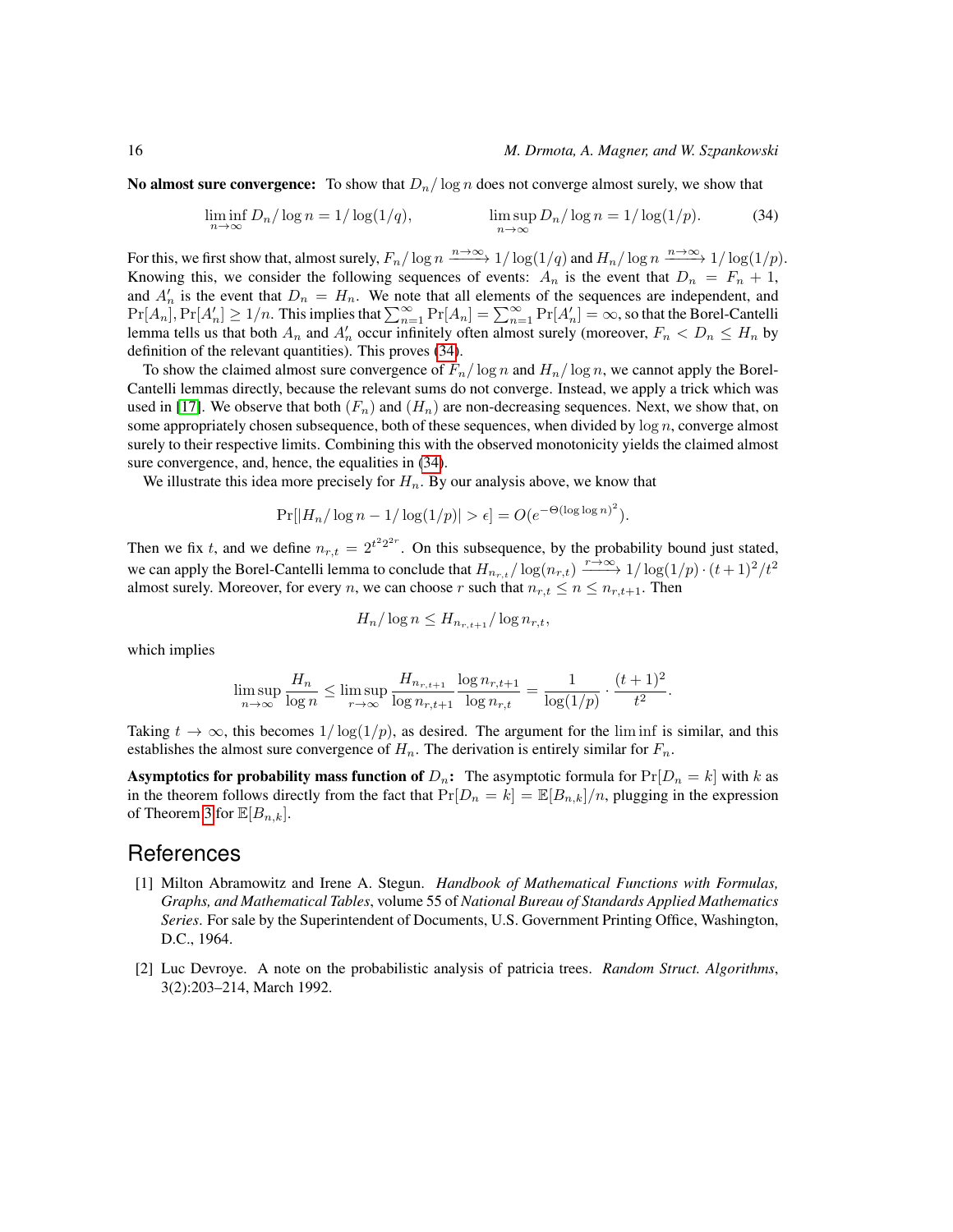- <span id="page-16-10"></span>[3] Luc Devroye. Laws of large numbers and tail inequalities for random tries and patricia trees. *Journal of Computational and Applied Mathematics*, 142:27–37, 2002.
- <span id="page-16-9"></span>[4] Luc Devroye. Universal asymptotics for random tries and patricia trees. *Algorithmica*, 42(1):11–29, 2005.
- <span id="page-16-3"></span>[5] Michael Drmota, Abram Magner, and Wojciech Szpankowski. Asymmetric Renyi problem and ´ PATRICIA tries. In preparation.
- <span id="page-16-7"></span>[6] Michael Drmota and Wojciech Szpankowski. The expected profile of digital search trees. *J. Comb. Theory Ser. A*, 118(7):1939–1965, October 2011.
- <span id="page-16-14"></span>[7] Philippe Flajolet, Xavier Gourdon, and Philippe Dumas. Mellin transforms and asymptotics: Harmonic sums. *Theoretical Computer Science*, 144:3–58, 1995.
- <span id="page-16-13"></span>[8] Philippe Flajolet and Robert Sedgewick. *Analytic Combinatorics*. Cambridge University Press, Cambridge, UK, 2009.
- <span id="page-16-5"></span>[9] Svante Janson and Wojciech Szpankowski. Analysis of an asymmetric leader election algorithm. *Electronic J. Combin*, 4:1–6, 1996.
- <span id="page-16-8"></span>[10] Ramin Kazemi and Mohammad Vahidi-Asl. The variance of the profile in digital search trees. *Discrete Mathematics and Theoretical Computer Science*, 13(3):21–38, 2011.
- [11] Philippe Jacquet, Charles Knessl, and Wojciech Szpankowski. A note on a problem posed by D. E. Knuth on a satisfiability recurrence. *Combinatorics, Probability, and Computing*, 23, 839-841, 2014.
- <span id="page-16-4"></span>[12] Donald E. Knuth. *The Art of Computer Programming, Volume 3: (2nd ed.) Sorting and Searching*. Addison Wesley Longman Publishing Co., Inc., Redwood City, CA, USA, 1998.
- <span id="page-16-1"></span>[13] Abram Magner. *Profiles of PATRICIA Tries*. PhD thesis, Purdue University, December 2015.
- <span id="page-16-15"></span>[14] Abram Magner, Charles Knessl, and Wojciech Szpankowski. Expected external profile of patricia tries. *Proceedings of the Eleventh Workshop on Analytic Algorithmics and Combinatorics*, pages 16–24, 2014.
- <span id="page-16-2"></span>[15] Abram Magner and Wojciech Szpankowski. Profile of PATRICIA tries. submitted. [http://www.](http://www.cs.purdue.edu/~spa/papers/patricia2015.pdf) [cs.purdue.edu/˜spa/papers/patricia2015.pdf](http://www.cs.purdue.edu/~spa/papers/patricia2015.pdf)
- <span id="page-16-6"></span>[16] G. Park, H. Hwang, P. Nicodeme, and W. Szpankowski. Profiles of tries. ` *SIAM Journal on Computing*, 38(5):1821–1880, 2009.
- <span id="page-16-11"></span>[17] B. Pittel. Asymptotic growth of a class of random trees. *Ann. Probab.*, 18:414–427, 1985.
- <span id="page-16-12"></span>[18] B. Pittel, Paths in a random digital tree: limiting distributions, *Adv. in Applied Probability*, 18, 139– 155, 1986.
- <span id="page-16-0"></span>[19] Boris Pittel and Herman Rubin. How many random questions are needed to identify n distinct objects? *Journal of Combinatorial Theory, Series A*, 55(2):292–312, 1990.